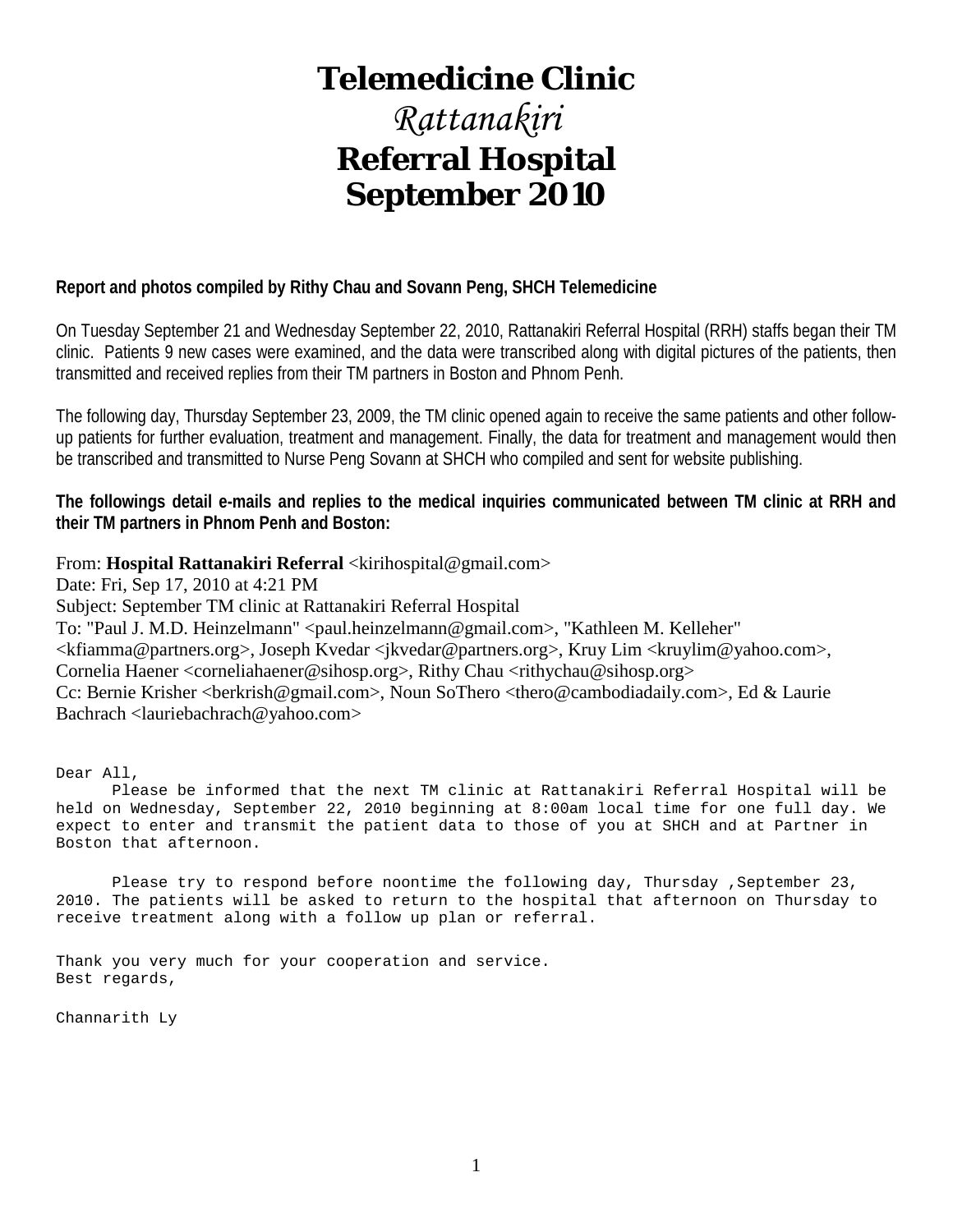From: **Kiri Hospital Telemedicine** <kirihospital@gmail.com>

Date: Wed, Sep 22, 2010 at 5:19 PM Subject: Rattanakiri TM Clinic September 2010, Case#1, CD#RK00348, 50F To: Cornelia Haener <corneliahaener@sihosp.org>, Lim kruy <kruylim@yahoo.com>, rithychau@sihosp.org, kfiamma@partners.org, jkvedar@partners.org, Paul Heinzelmann <paul.heinzelmann@gmail.com> Cc: bernie@media.mit.edu, thero@cambodiadaily.com, "Lauriebachrach@Yahoo. Com" <lauriebachrach@yahoo.com>

Dear all,

We have 9 cases for Rattanakiri TM Clinic September 2010. This is case number 1, CD#RK00348, 50F and photos.

Best regards, MA Vanthan/Polo

# **Rattanakiri Provincial Hospital Telemedicine Clinic with Sihanouk Hospital Center of HOPE and Partners in Telemedicine**



**Patient:** CD#RK00348, 50F (Bake Village, Veun Sai**)** 

**Chief Complaint:** Neck mass x 30y

**HPI:** 50F, farmer, presented with a thump size neck mass. The mass progressive developed size to about 6 x 7 cm. She denied of palpitation, heat intolerance, tremor,

insomnia, dysphagia. She never seek medical consultation and come to Telemedicine today for consultation if it should be removed.

**PMH/SH:** Unremarkable

**Family Hx:** None

**Social Hx:** 6 children, no alcohol drinking, no cig smoking

**Medication:** None

**Allergies:** NKDA

**PE:**

**ROS:** Unremarkable





**General:** Look stable

**HEENT:** No oropharyngeal lesion, pink conjunctiva, neck mass about 6 x 7 cam, mobile on swallowing, firm, no tender, no bruit, no lymph node palpable

**Vital Signs: BP: 120/77 P: 74 R: 20 T: 37 Wt: 58kg**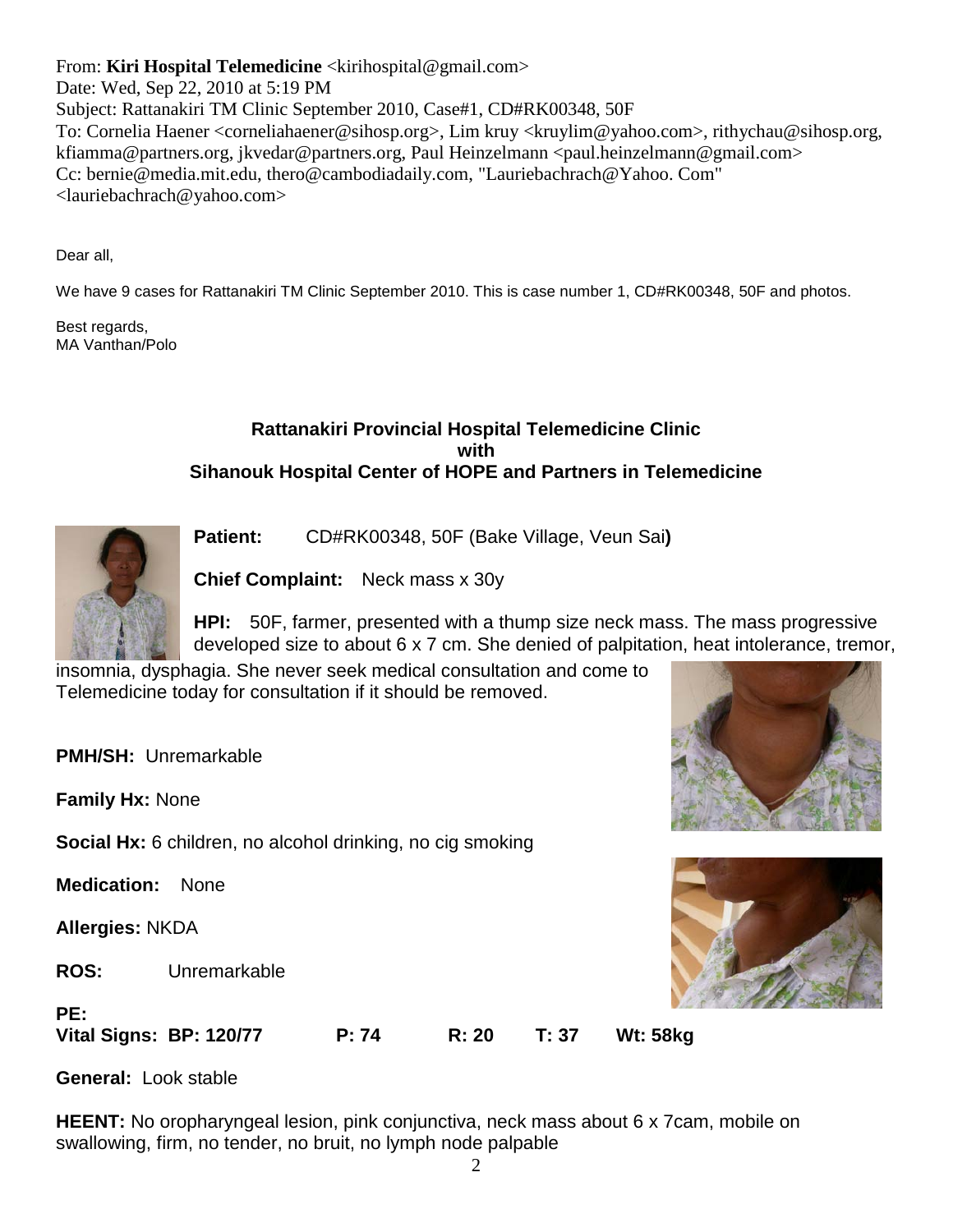**Chest:** CTA bilaterally, no rales, no rhonchi; H RRR, no murmur

**Abdomen:** Soft, no tender, no distension, (+) BS, no HSM

**Extremities/Skin:** No leg edema, no lesion

**MS/Neuro:** MS +5/5, motor and sensory intact, DTRs +2/4, normal gait, CN I to XII normal

**Lab/Study:** None

# **Assessment:**

1. Nodular goiter

# **Plan:**

1. Draw blood for TSH at SHCH

# **Comments/Notes: Do you agree with my assessment and plan?**

# **Examined by: Nurse Sovann Peng Date: September 22, 2010**

Please send all replies to [kirihospital@gmail.com](mailto:kirihospital@gmail.com) and cc: to [rithychau@sihosp.org](mailto:rithychau@sihosp.org)

*The information transmitted in this e-mail is intended only for the person or entity to which it is addressed and may contain confidential and/or privileged material. Any review, retransmission, dissemination or other use of or taking of any action in reliance upon, this information by persons or entities other than the intended recipient is prohibited. If you received this e-mail in error, please contact the sender and delete material from any computer.*

From: **Barbesino, Giuseppe,M.D.** <GBARBESINO@partners.org> Date: Wed, Sep 22, 2010 at 8:40 PM Subject: FW: Rattanakiri TM Clinic September 2010, Case#1, CD#RK00348, 50F To: kirihospital@gmail.com Cc: rithychau@sihosp.org, "Fiamma, Kathleen M." <KFIAMMA@partners.org>

This is a large thyroid mass. The patient appears clinically euthyroid. I agree with TSH. While a goiter is clearly most likely, a malignancy is a consideration, even if the growth has been relatively slow. I think that ultrasound is necessary and a biopsy should be performed if the mass is solid. If biopsy is not available, then we should give consideration to removal, if solid.

Please let me know.

Giuseppe Barbesino M.D.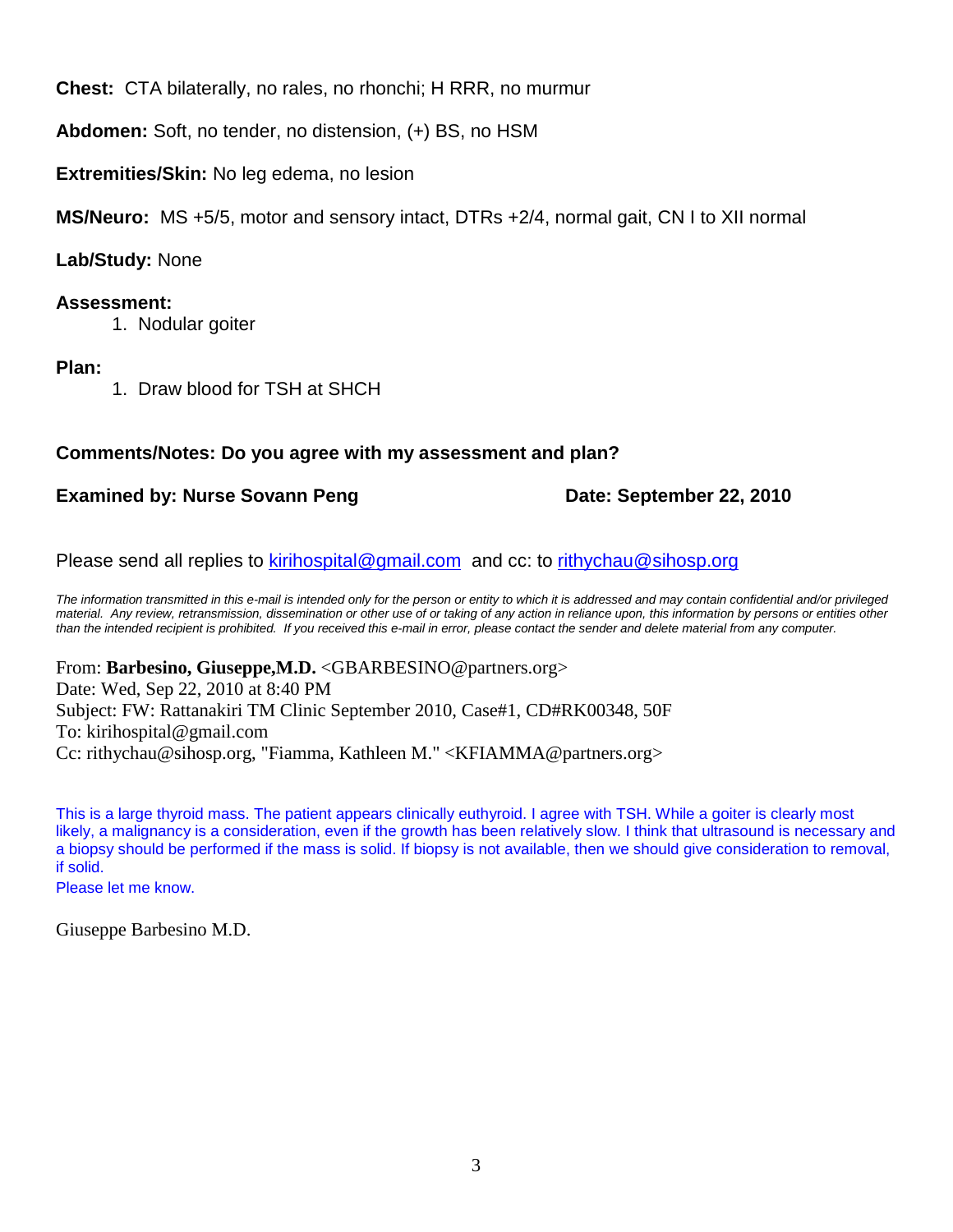From: **Cornelia Haener** <corneliahaener@sihosp.org> Date: Thu, Sep 23, 2010 at 12:00 AM Subject: RE: Rattanakiri TM Clinic September 2010, Case#1, CD#RK00348, 50F To: Kiri Hospital Telemedicine <kirihospital@gmail.com>, Lim kruy <kruylim@yahoo.com>, rithychau@sihosp.org, kfiamma@partners.org, jkvedar@partners.org, Paul Heinzelmann <paul.heinzelmann@gmail.com> Cc: bernie@media.mit.edu, thero@cambodiadaily.com, "Lauriebachrach@Yahoo. Com" <lauriebachrach@yahoo.com>

Dear Mr. Vanthan and Mr. Polo,

Thanks for submitting this cases. I agree with your plan.

Kind regards Dr. Cornelia

From: **Kiri Hospital Telemedicine** <kirihospital@gmail.com>

Date: Wed, Sep 22, 2010 at 5:23 PM Subject: Rattanakiri TM Clinic September 2010, Case#2, HT#RK00353, 27M To: "Choy, Garry,M.D." <GCHOY@partners.org>, Lim kruy <kruylim@yahoo.com>, rithychau@sihosp.org, jkvedar@partners.org, kfiamma@partners.org, Paul Heinzelmann <paul.heinzelmann@gmail.com> Cc: bernie@media.mit.edu, thero@cambodiadaily.com, "Lauriebachrach@Yahoo. Com" <lauriebachrach@yahoo.com>

Dear all,

This is case number 2, HT#RK 00353,27M and Photos.

Best regards, MA Vanthan/ Polo

# **Rattanakiri Provincial Hospital Telemedicine Clinic with Sihanouk Hospital Center of HOPE and Partners in Telemedicine**



**Patient:** HT#RK00353, 27M (Phak Nam Village, Veun Sai)

**Chief Complaint:** Fever, SOB for 10d

**HPI:** 27M, farmer, presented with symptoms of fever, SOB, dry cough, chest tightness, he bought medicine from pharmacy (unknown name) but his symptoms no better so on September 17, 2010, he come to referral hospital and admitted to Medicine and treated with IV fluid Lactate Ringer 1L per day,

Ampicillin 2g bid IV, Gentamycin 80mg qd, Bromexine 1t po bid, paracetamol 500mg 1t qid prn. CXR show opacity on left lung, pleural aspiration with drainage 1.5L and pleural fluid result numerous WBC and neg TB.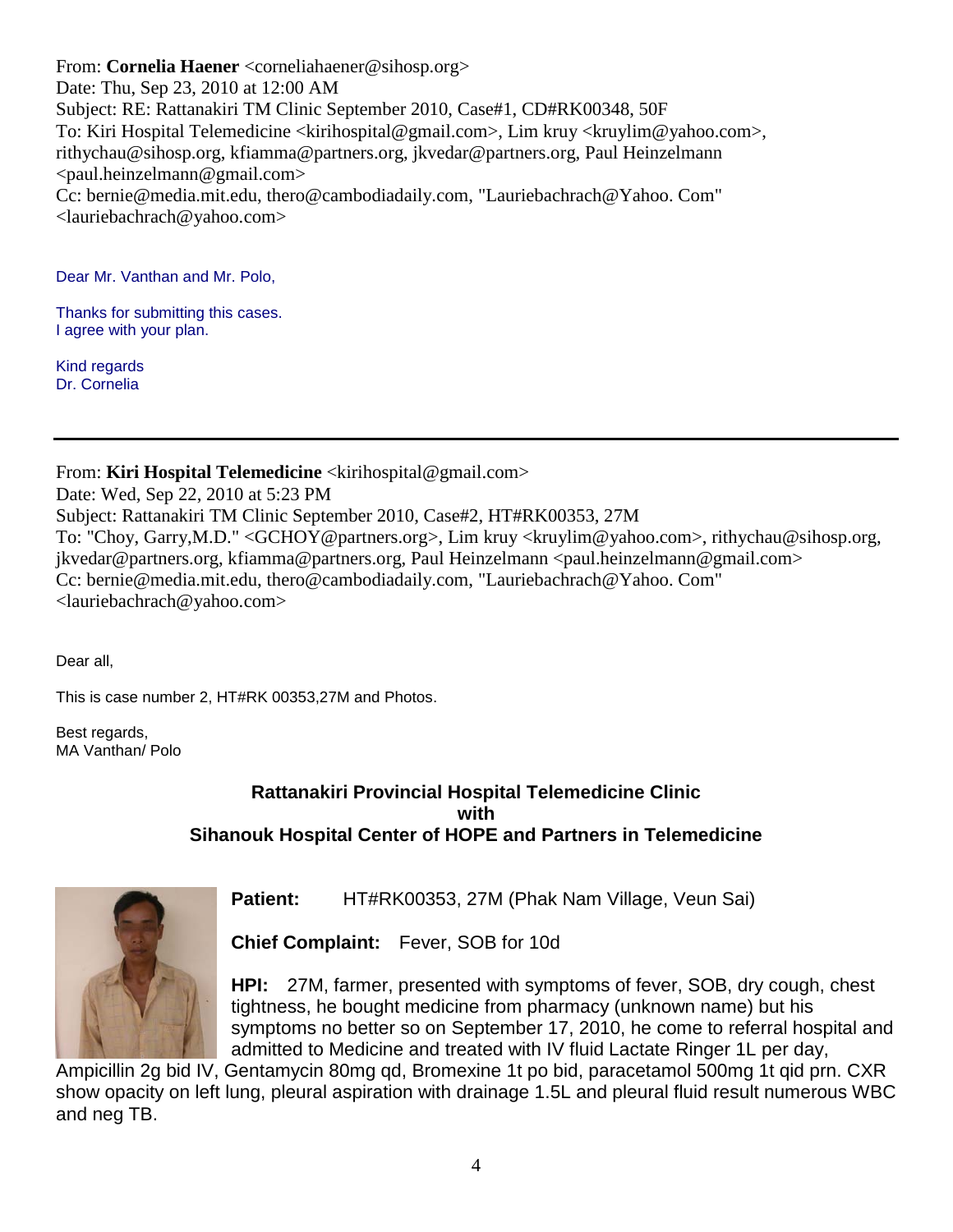**PMH/SH:** Unremarkable

**Social Hx:** No cig smoking, casual alcohol drinking

**Medication:** Unknown name medicine at home for a few days

**Allergies:** NDKA

**Family Hx:** None

**ROS:** Unremarkable

**PE:**

**Vital Signs: BP: 140/91 P: 89 R: 20 T: 37 Wt: 51Kg**

**General:** stable, Tachypnea

**HEENT:** No oropharyngeal lesion, pink conjonctiva, no thyroid enlargement, no JVD

**Chest:** No BS on left side, dullness to percussion, on right side, CTA, no rales, no rhochi, no rales, no rhonchi; R RRR, no murmur

**Abdomen:** Soft, flat, no HSM, + BS, no tender, no surgical bruit

**Extremity/Skin:** No edema, no lesion

**MS/Neuro:** MS +5/5, motor and sensory intact, DTRs +2/4, normal gait

# **Lab/Studies Requests:**

CXR show opacity on left lung, and other CXR after aspiration show opacity but better than the first one

### **Assessment:**

- 1. Pleural effusion
- 2. PTB?
- 3. Pneumonia

# **Plan:**

- 1. Aspiration of pleural fluid and send specimen to SHCH for Cell count, Gluc, protein, AFB
- 2. Erythromycin 500mg 1t po bid for 14d
- 3. Paracetamol 500mg 1t po qid prn

# **Comments/Notes: Do you agree with my assessment and plan?**

# **Examined by: MA Lok Vanthan Date: September 22, 2010**

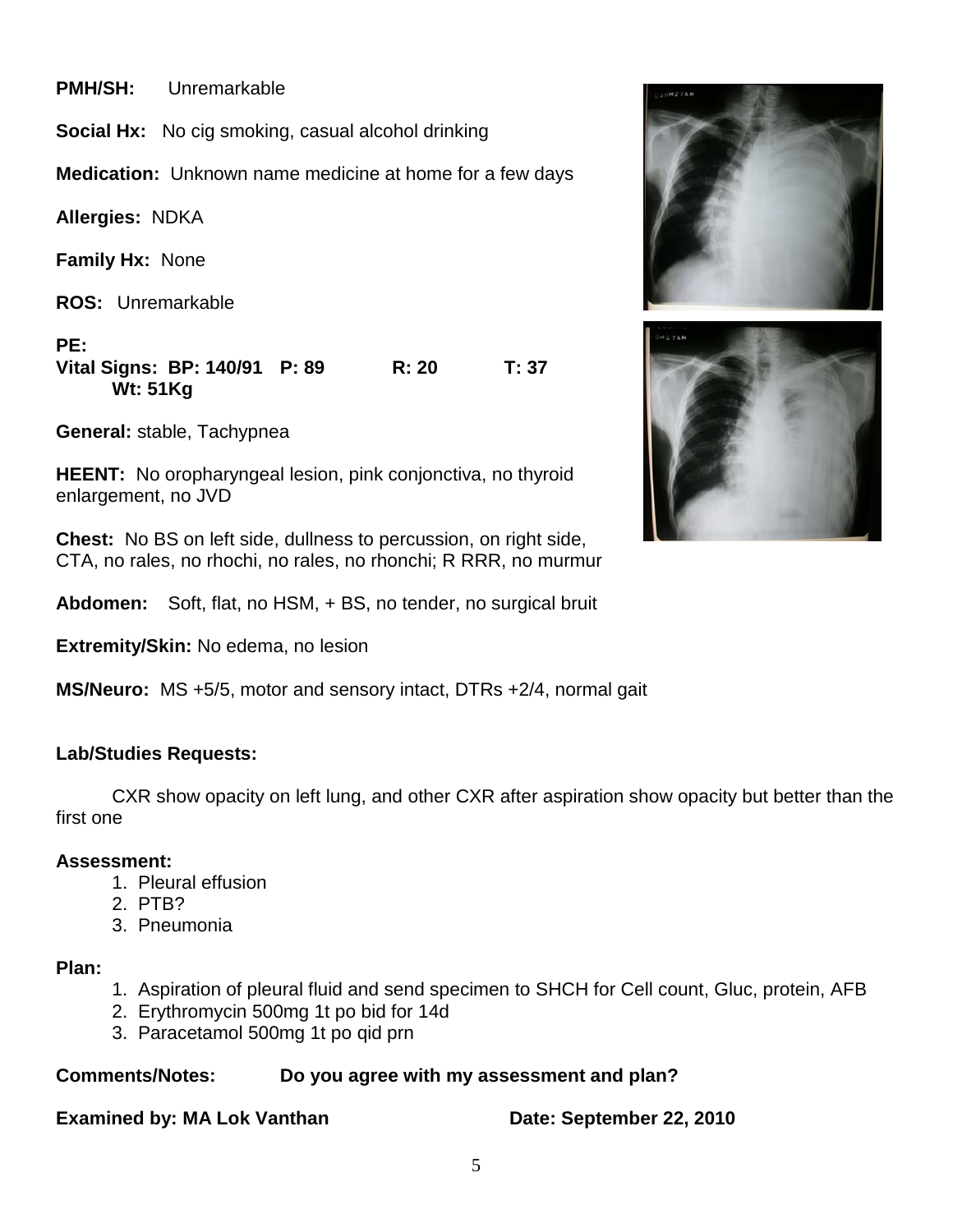# Please send all replies to [kirihospital@gmail.com](mailto:kirihospital@gmail.com) and cc: to [rithychau@sihosp.org](mailto:rithychau@sihosp.org)

The information transmitted in this e-mail is intended only for the person or entity to which it is addressed and may contain confidential and/or privileged material. Any review, retransmission, dissemination or other use of or taking of any action in reliance upon, this information by persons or entities other *than the intended recipient is prohibited. If you received this e-mail in error, please contact the sender and delete material from any computer.*

From: **Garry Choy MD** <gchoy@partners.org> Date: Thu, Sep 23, 2010 at 11:44 AM Subject: Re: Rattanakiri TM Clinic September 2010, Case#2, HT#RK00353, 27M To: Kiri Hospital Telemedicine <kirihospital@gmail.com>, Lim kruy <kruylim@yahoo.com>, rithychau@sihosp.org, jkvedar@partners.org, kfiamma@partners.org, Paul Heinzelmann  $\langle$ paul.heinzelmann@gmail.com> Cc: bernie@media.mit.edu, thero@cambodiadaily.com, "Lauriebachrach@Yahoo. Com" <lauriebachrach@yahoo.com>

Dear all,

Frontal chest radiograph demonstrates a large effusion, likely loculated that could represent empyema or malignant effusion secondary to underlying mass. Pleural fluid aspiration would be helpful to identify if any malignant cells vs. infection.

Garry

From: **Kiri Hospital Telemedicine** <kirihospital@gmail.com>

Date: Wed, Sep 22, 2010 at 5:28 PM

Subject: Case number 3, KR#RK00352, 39F

To: Cornelia Haener <corneliahaener@sihosp.org>, "Choy, Garry,M.D." <GCHOY@partners.org>, rithychau@sihosp.org, Lim kruy <kruylim@yahoo.com>, jkvedar@partners.org, Paul Heinzelmann <paul.heinzelmann@gmail.com>, kfiamma@partners.org

Cc: bernie@media.mit.edu, thero@cambodiadaily.com, "Lauriebachrach@Yahoo. Com" <lauriebachrach@yahoo.com>

Dear All,

This is case number 3, KR#RK00352, 38F and photos.

Best regards, MA Vanthan/Polo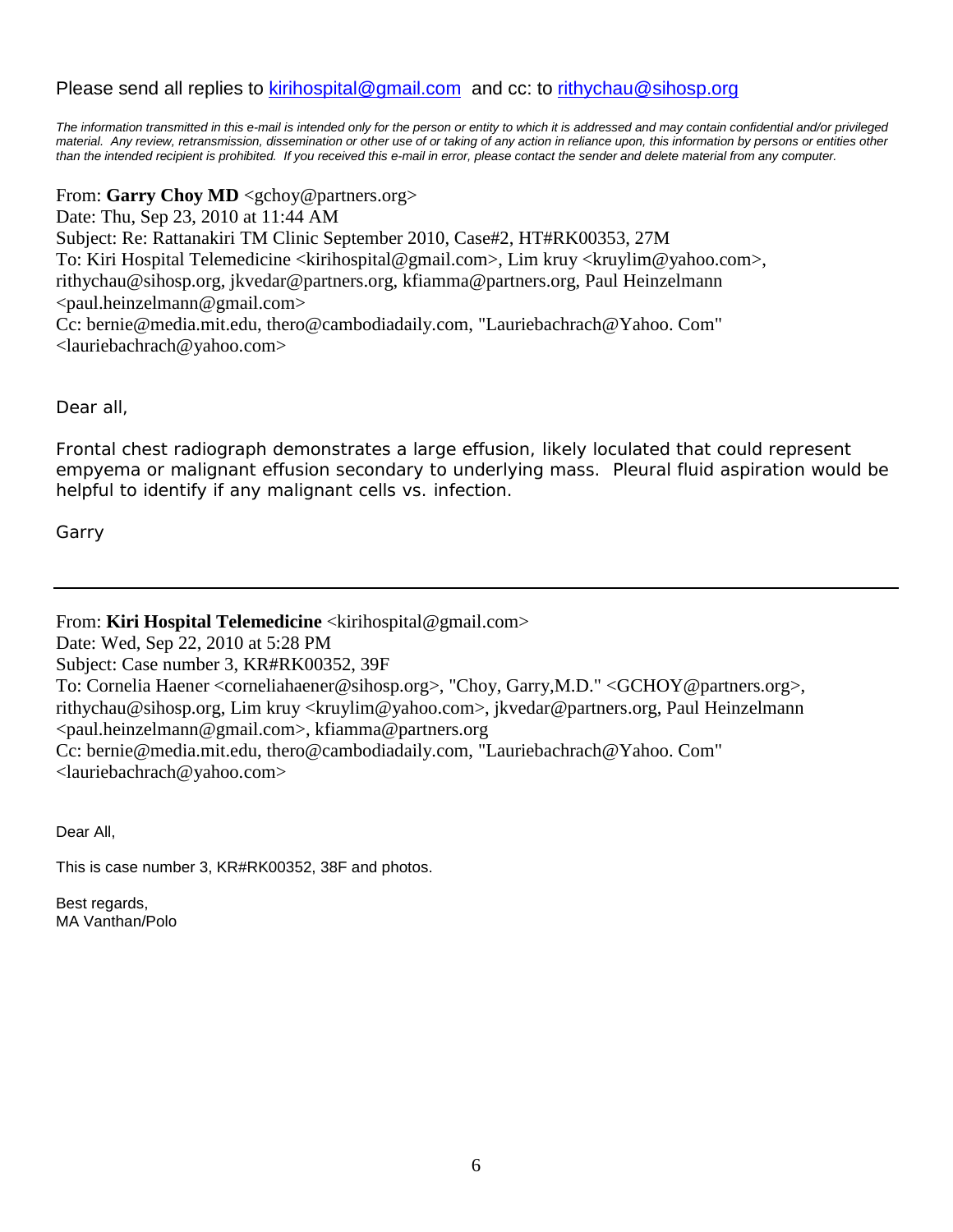# **Rattanakiri Provincial Hospital Telemedicine Clinic with Sihanouk Hospital Center of HOPE and Partners in Telemedicine**



and swallowing with pain.

# **Patient: KR#RK00352, 38F (Svay Village, Ochhum)**

**Chief Complaint:** Left neck mass with pain for 2 months

**HPI:** 38F, farmer, presented with thump size mass on left neck and progressive developed bigger, and fever, pain. One month later, she was admitted to Medicine ward with diagnosis of cervical adenitis and treated Ampicillin 1g tid, Gentamycin 80mg bid, and Paracetamol 500mg 1t po qid prn for 10d then the mass seem not better, so the doctors discussed and decided to refer her to TB ward and treated for TB. She noted other small

mass on right side of the neck in these 2 weeks

**PMH/SH:** Unremarkable

**Family Hx:** None

**Social Hx:** no cig smoking, drinking alcohol casually

**Medication:** TB medication

**Allergies:** NKDA

**ROS:** Unremarkable

**PE:**

**Vital Signs: BP: 93/74 P: 100 R: 22 T: 38.3 Wt: 45kg**

**General:** Look sick

**HEENT:** No oropharyngeal lesion, pink conjunctiva, neck mass about 8 x 10cm on left side, firm, warmth, erythema, tender, and small mass about 1x2cm on right side

**Chest:** CTA bilaterally, no rales, no rhonchi; H RRR, no murmur

**Abdomen:** Soft, no tender, no distension, (+) BS, no HSM

**Extremities/Skin:** No leg edema, no lesion

**MS/Neuro:** MS +5/5, motor and sensory intact, DTRs +2/4, normal gait





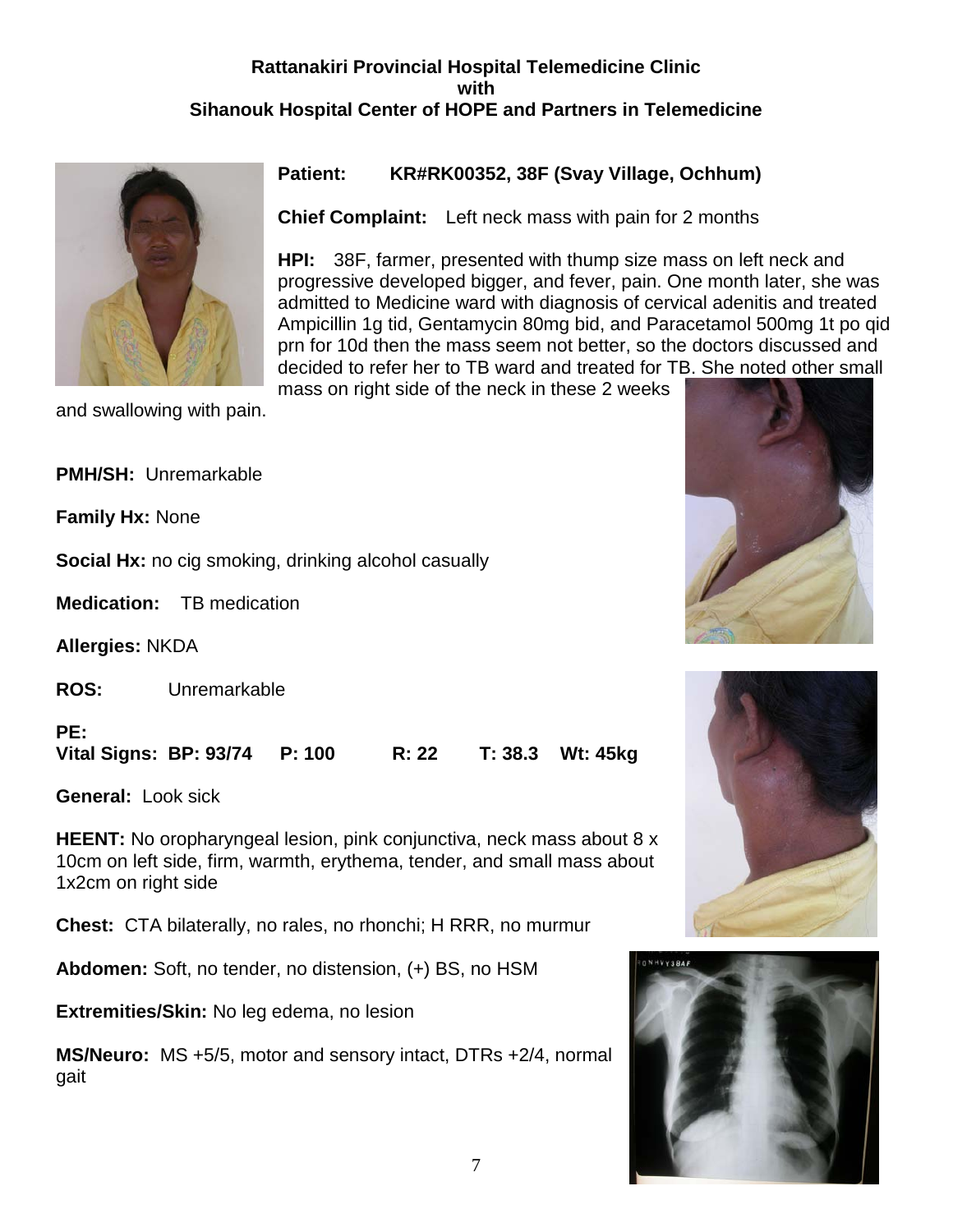# **Lab/Study:**

- WBC =10100/mm3 RBC =4530000/mm3  $Hb = 12$
- $Ht = 33%$
- $Plt = 256000$

# **Assessment:**

- 1. Lymphoma?
- 2. Melioidosis??
- 3. TB lymph node?

# **Plan:**

- 1. Cloxacillin 500mg 1t po qid for one week
- 2. Indomethacine 25mg 1t po tid for 10d
- 3. Do FNA for cytology at SHCH

# **Comments/Notes: Do you agree with my assessment and plan?**

**Examined by: MA Koh Polo Date: September 22, 2010**



Please send all replies to [kirihospital@gmail.com](mailto:kirihospital@gmail.com) and cc: to [rithychau@sihosp.org](mailto:rithychau@sihosp.org)

*The information transmitted in this e-mail is intended only for the person or entity to which it is addressed and may contain confidential and/or privileged material. Any review, retransmission, dissemination or other use of or taking of any action in reliance upon, this information by persons or entities other than the intended recipient is prohibited. If you received this e-mail in error, please contact the sender and delete material from any computer.*

From: **Cornelia Haener** <corneliahaener@sihosp.org> Date: Wed, Sep 22, 2010 at 11:59 PM Subject: RE: Case number 3, KR#RK00352, 39F To: Kiri Hospital Telemedicine <kirihospital@gmail.com>, "Choy, Garry,M.D." <GCHOY@partners.org>, rithychau@sihosp.org, Lim kruy <kruylim@yahoo.com>, jkvedar@partners.org, Paul Heinzelmann <paul.heinzelmann@gmail.com>, kfiamma@partners.org Cc: bernie@media.mit.edu, thero@cambodiadaily.com, "Lauriebachrach@Yahoo. Com" <lauriebachrach@yahoo.com>

Dear Mr. Polo,

Thanks so much for this case and your differential diagnosis. I agree that melioidosis is something to be considered.In this case, I would suggest that you try to get material for culture as well and put her rather on Augmentin instead of Cloxacillin. Augmentin is an alternative treatment for Melioidosis.

Kind regards Dr. Cornelia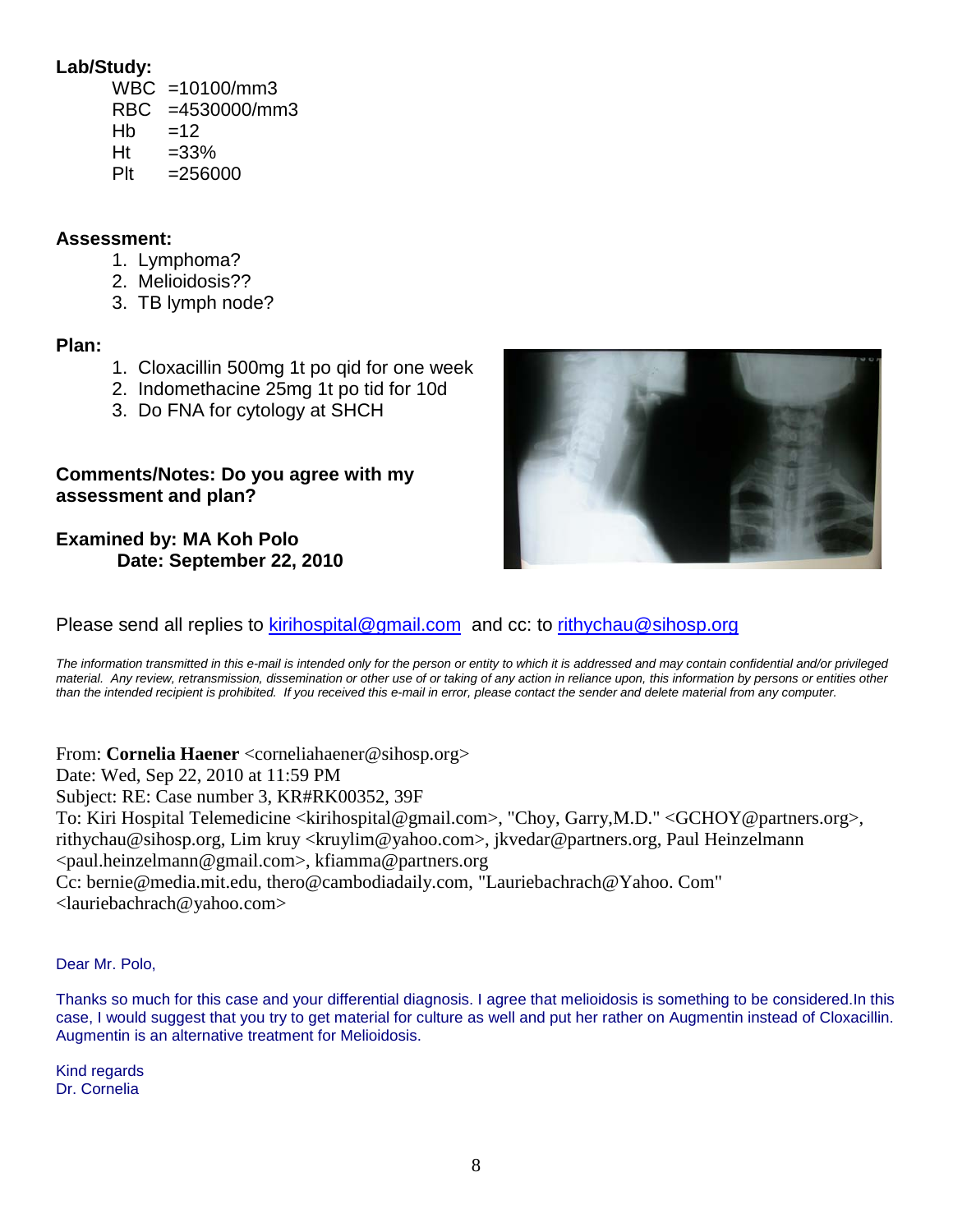From: **Garry Choy MD** <gchoy@partners.org> Date: Thu, Sep 23, 2010 at 11:42 AM Subject: Re: Case number 3, KR#RK00352, 39F To: Kiri Hospital Telemedicine <kirihospital@gmail.com>, Cornelia Haener <corneliahaener@sihosp.org>, rithychau@sihosp.org, Lim kruy <kruylim@yahoo.com>, jkvedar@partners.org, Paul Heinzelmann <paul.heinzelmann@gmail.com>, kfiamma@partners.org Cc: bernie@media.mit.edu, thero@cambodiadaily.com, "Lauriebachrach@Yahoo. Com" <lauriebachrach@yahoo.com>

Dear all,

I reviewed the radiographs of the neck (lateral and frontal views) and CXR (Frontal view) - There is soft tissue swelling in the left neck concerning for enlarged lymph node or other soft tissue mass – FNA would definitely be helpful. Chest x-ray is clear – no obvious masses or consolidations on provided view.

Garry

**From:** OLGA MEYER < osmuldersmeye@partners.org > **Date:** Wed, 22 Sep 2010 17:59:27 -0400 **To:** "Fiamma, Kathleen M." [<KFIAMMA@PARTNERS.ORG>](http://KFIAMMA@partners.org/) **Conversation:** Case number 3, KR#RK00352, 39F **Subject:** Re: Case number 3, KR#RK00352, 39F

When you come across a neck mass you have to decide if the etiology is congenital, Inflammatory or a malignancy.

The patient did not respond to antibiotics in the past and it is very unlikely that her symptoms were consistent with cervical adenitis. Therefore I don't think that you should treat her with more antibiotics. She does not seem to have a Strep of Staph infection.

She is being treated for TB cervical adenitis and that is a possibility. Tuberculous lymphadenitis is among the most frequent presentations of extrapulmonary tuberculosis (TB). Tuberculous lymphadenitis in the cervical region is known as scrofula. This syndrome can also be caused by nontuberculous mycobacteria. The diagnosis would be made with a FNA of this lesion and a culture of fluid that might be present in this lesion. The pt should also be tested for HIV as she is more likely to have TB if she is HIV positive.

The congenital cystic lesions that can arise in this region present at a younger age usually.

She has had a mass which is getting bigger and is now causing dysphagia, which is a worrisome sign. The pt is neither young or old, but in general, the older a patient, especially patients older than 50 years who present with a neck mass, it is more likely it is a malignancy. Often it is metastatic spread from cancers involving the structures of the head and neck, the tongue, tonsils, the throat, the thyroid, the pharynx. Therefore you need to carefully examine her throat to detect any malignancy that might have spread to the neck .The fact that she is developing a lesion on the right side of the neck is worrisome for a malignant process. She could have Lymphoma as well, Hodgkins or Non Hodgkins.

She needs a FNA above anything else to exclude a malignancy and to confirm if she does or does not have TB. Treatment will should be based on the results of that test.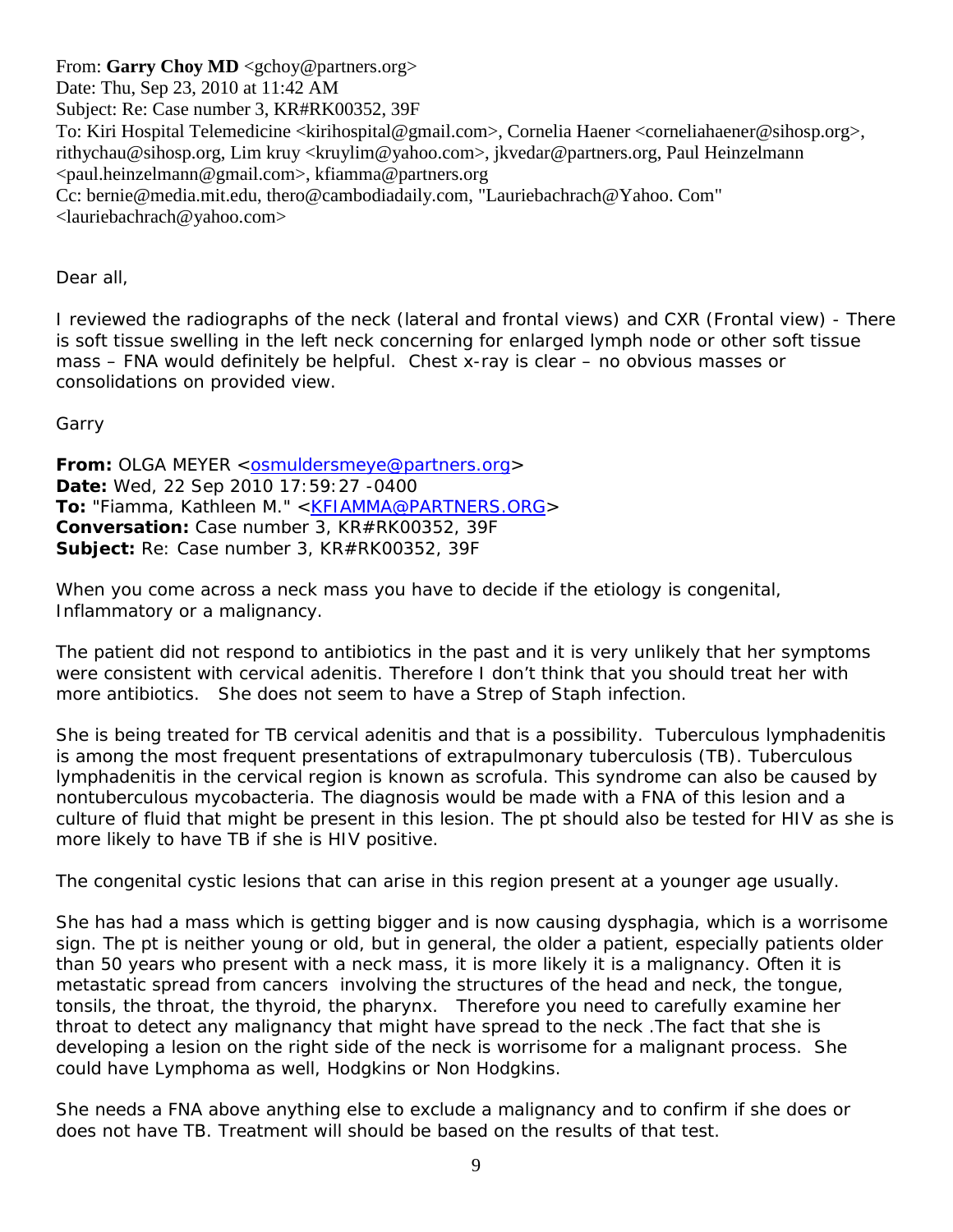From: **Kiri Hospital Telemedicine** <kirihospital@gmail.com> Date: Wed, Sep 22, 2010 at 5:38 PM Subject: Case#4, KS#RK0251, 53M To: Lim kruy <kruylim@yahoo.com>, rithychau@sihosp.org, kfiamma@partners.org, Paul Heinzelmann <paul.heinzelmann@gmail.com>, jkvedar@partners.org Cc: bernie@media.mit.edu, thero@cambodiadaily.com, "Lauriebachrach@Yahoo. Com" <lauriebachrach@yahoo.com>

Dear All.

This is case number 4, KS#RK00351, 53M and Photos.

Best regards, MA Vanthan/ Polo

# **Rattanakiri Provincial Hospital Telemedicine Clinic with Sihanouk Hospital Center of HOPE and Partners in Telemedicine**



Patient: KS#RK00351, 53M (Oplong Village, Konmom)

**Chief Complaint:** Fatigue, polyuria and weight loss x 8 months

**HPI:** 53M presented with symptoms of fatigue, polyuria, polyphagia, polydypsia, and weight loss. His relative told it is symptoms of diabetes so he tasted his urine and it is sweet. He went to consult

with local health center and advised him to referral hospital. He was not able to go. One month later, he presented with increased weight loss and developed swelling, erythema of foreskin of penis and difficult to pass urine. On September 20, 2010, he came to referral hospital and glucose checked with high result and treated with NSS 2L and treated Glibenclamide 5mg 1t po bid, MTV 1t po qd, Paracetamol 500mg 1t po qid prn.

**PMH/SH:** BKA due to mine explosion in the past 20y; surgery to remove mine shard on thigh in 2009

**Social Hx:** heavy alcohol Drinking and smoking, he said he stopped both for one month

**Medication:** No before admission to hospital

**Allergies:** NDKA

**Family Hx:** Unremarkable

**ROS:** no HA, no cough, no chest pain, no nausea, no vomiting, no hematuria, no oliguria.

**PE: Vital Signs: BP: 90/58 P: 73 R: 20 T: 37 Wt: 40Kg**

10

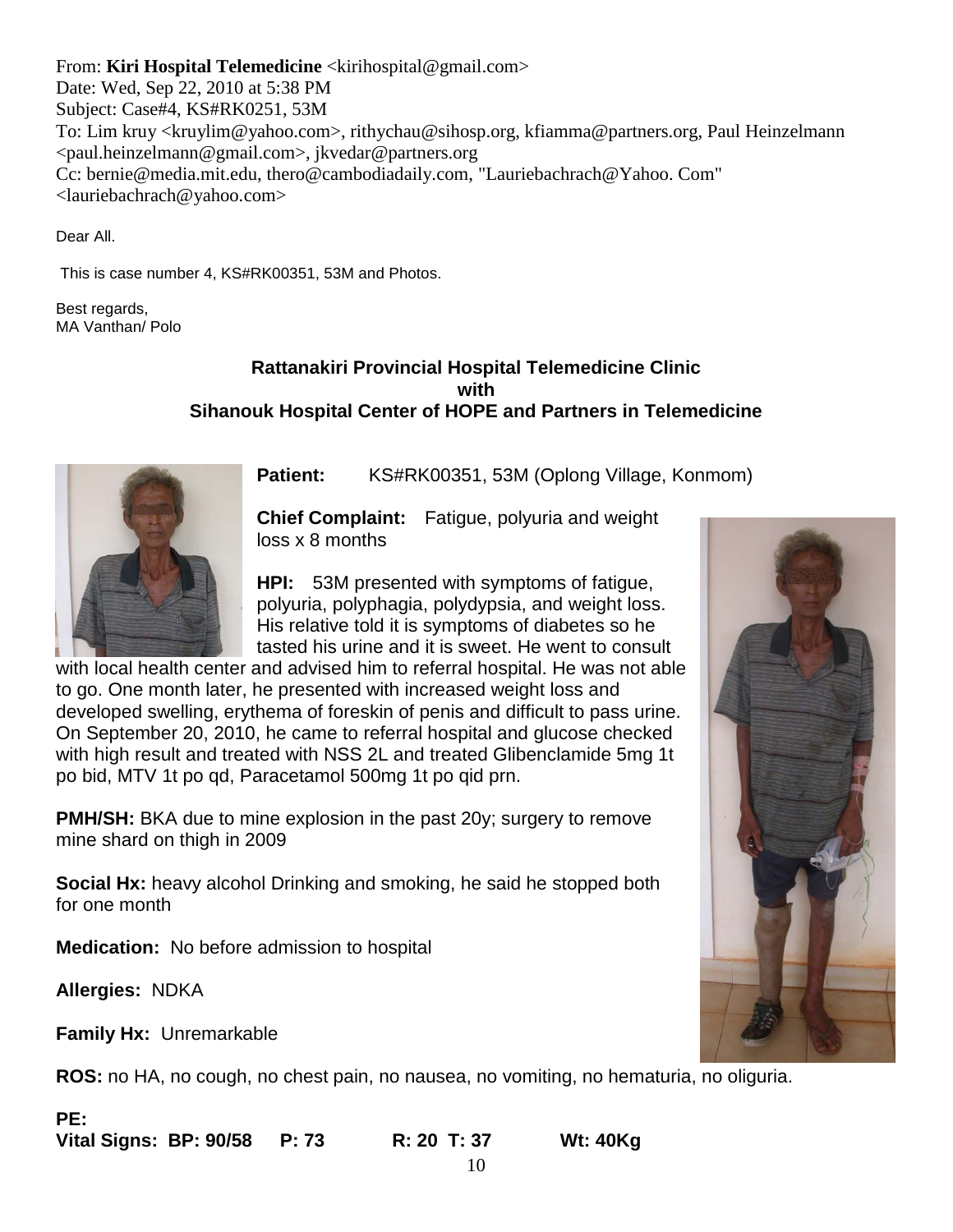**General:** look sick and cachexia

**HEENT:** No oropharyngeal lesion, pale conjonctiva, no thyroid enlargement, no JVD

**Chest:** CTA bilaterally, no rales, no rhonchi; H RRR, no murmur

**Abdomen:** soft, flat, no HSM, + BS, no mass palpable, no tender.

**Extremity/Skin:** Weak dorsalis pedis and posterior tibial pulse, BKA stump

**MS/Neuro:** MS +5/5, motor and sensory intact, DTRs +2/4

**GU:** Swelling, erythema, tender of the foreskin of penis, no discharge

# **Lab/Studies Requests:**

On September 20, 2010  $Ca2+ = 6.5$  [8.1 – 10.4] Gluc =  $316.1$  [75 – 115]  $TG = 460$  [60 – 165]

On September 22, 2010 RBS: high U/A

# **Assessment:**

- 1. DMII
- 2. Infection of foreskin

# **Plan:**

- 1. Glibenclamide 5mg 1t po bid
- 2. Ibuprofen 200mg 3t po bid for 7d
- 3. MTV 1t po qd for one month
- 4. Paracetamol 500mg 1t po qid prn fever
- 5. IV fluid 2L per day
- 6. Draw blood for CBC, Lyte, BUN, Creat, Gluc, TG, Tot chole and HbA1C at SHCH

**Comments/Notes:** Do you agree with my assessment and plan?

# **Examined by: MA Lok Vanthan Date: September 22, 2010**

Please send all replies to [kirihospital@gmail.com](mailto:kirihospital@gmail.com) and cc: to [rithychau@sihosp.org](mailto:rithychau@sihosp.org)

*The information transmitted in this e-mail is intended only for the person or entity to which it is addressed and may contain confidential and/or privileged material. Any review, retransmission, dissemination or other use of or taking of any action in reliance upon, this information by persons or entities other than the intended recipient is prohibited. If you received this e-mail in error, please contact the sender and delete material from any computer.*

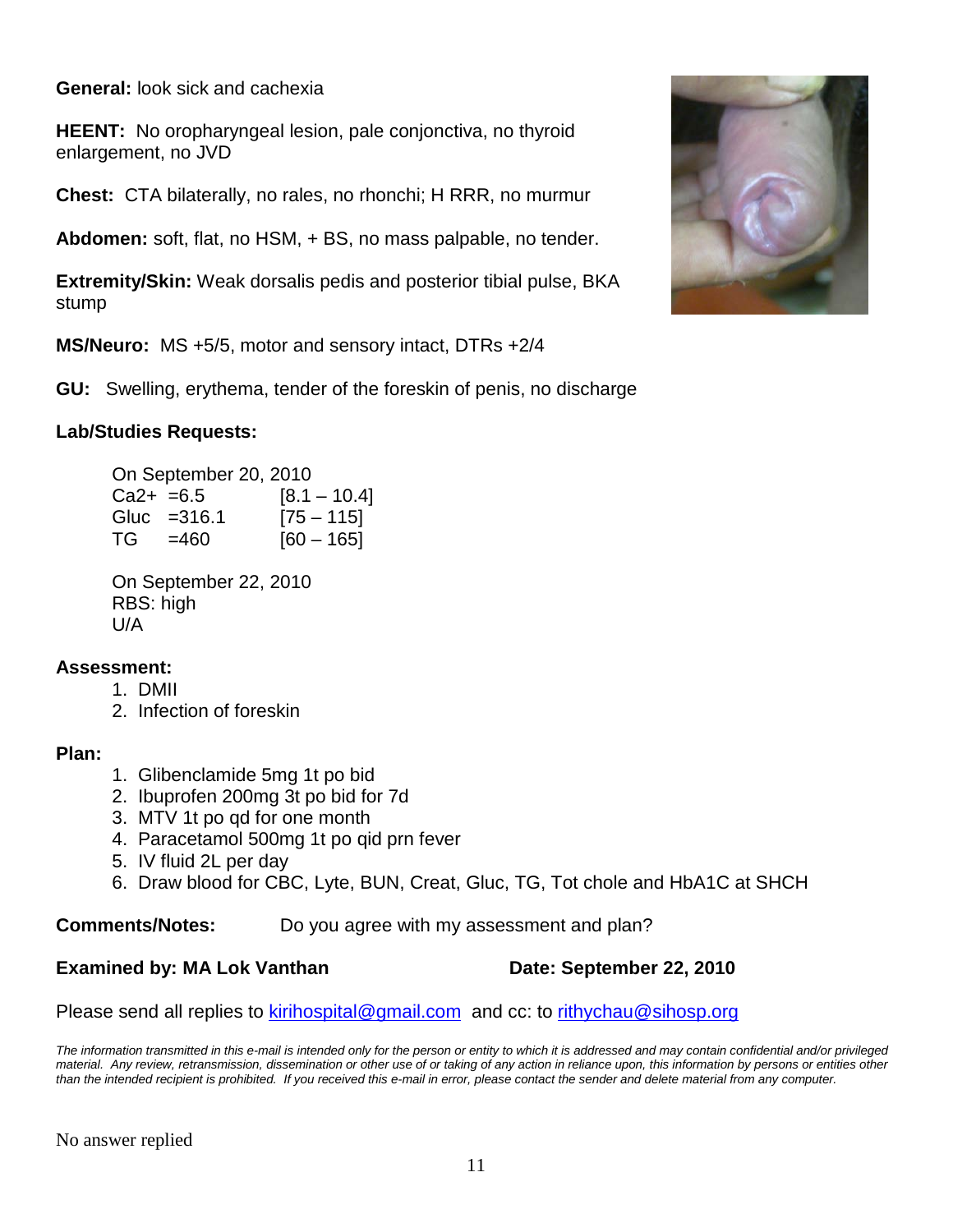From: **Kiri Hospital Telemedicine** <kirihospital@gmail.com> Date: Wed, Sep 22, 2010 at 5:41 PM Subject: Case#5, NT#RK00346, 16F To: kfiamma@partners.org, jkvedar@partners.org, Paul Heinzelmann <paul.heinzelmann@gmail.com>, Lim kruy <kruylim@yahoo.com>, rithychau@sihosp.org Cc: bernie@media.mit.edu, thero@cambodiadaily.com, "Lauriebachrach@Yahoo. Com" <lauriebachrach@yahoo.com>

Dear all,

This is case number 5, NT#RK00346, 16F and photos.

Best regards, MA Vanthan/Polo

# **Rattanakiri Provincial Hospital Telemedicine Clinic with Sihanouk Hospital Center of HOPE and Partners in Telemedicine**



**Patient:** NT#RK00346, 16F (Sre Chhauk Village, Lumphat**)** 

**Chief Complaint:** Seizure x 10y

**HPI:** 16F presented with symptoms of seizure for 10y. The seizure started when she was 6 years old and with characteristic of tonic-clonic generalized muscle contraction. The seizure last in about 5mn and attack every 4- 5months. Before the seizure attack, she presented with HA, ear ringing and blurred vision. She can remember the event of seizure and the seizure increased duration to about 30mn in these three years. She got treatment

with traditional medicine and no trauma history. No seizure attack in these four months.

|                                       | <b>PMH/SH: Unremarkable</b>                    |        |       |       |                 |  |
|---------------------------------------|------------------------------------------------|--------|-------|-------|-----------------|--|
|                                       | <b>Family Hx:</b> No family history of seizure |        |       |       |                 |  |
|                                       | <b>Medication:</b> Traditional medicine        |        |       |       |                 |  |
| <b>Allergies: NKDA</b>                |                                                |        |       |       |                 |  |
| <b>ROS:</b>                           | Unremarkable                                   |        |       |       |                 |  |
| PE:<br><b>Vital Signs: BP: 112/78</b> |                                                | P: 111 | R: 20 | T: 37 | <b>Wt: 42kg</b> |  |
| <b>General: Look stable</b>           |                                                |        |       |       |                 |  |

**HEENT:** No oropharyngeal lesion, pink conjunctiva, no neck mass, no lymph node palpable

**Chest:** CTA bilaterally, no rales, no rhonchi; H RRR, no murmur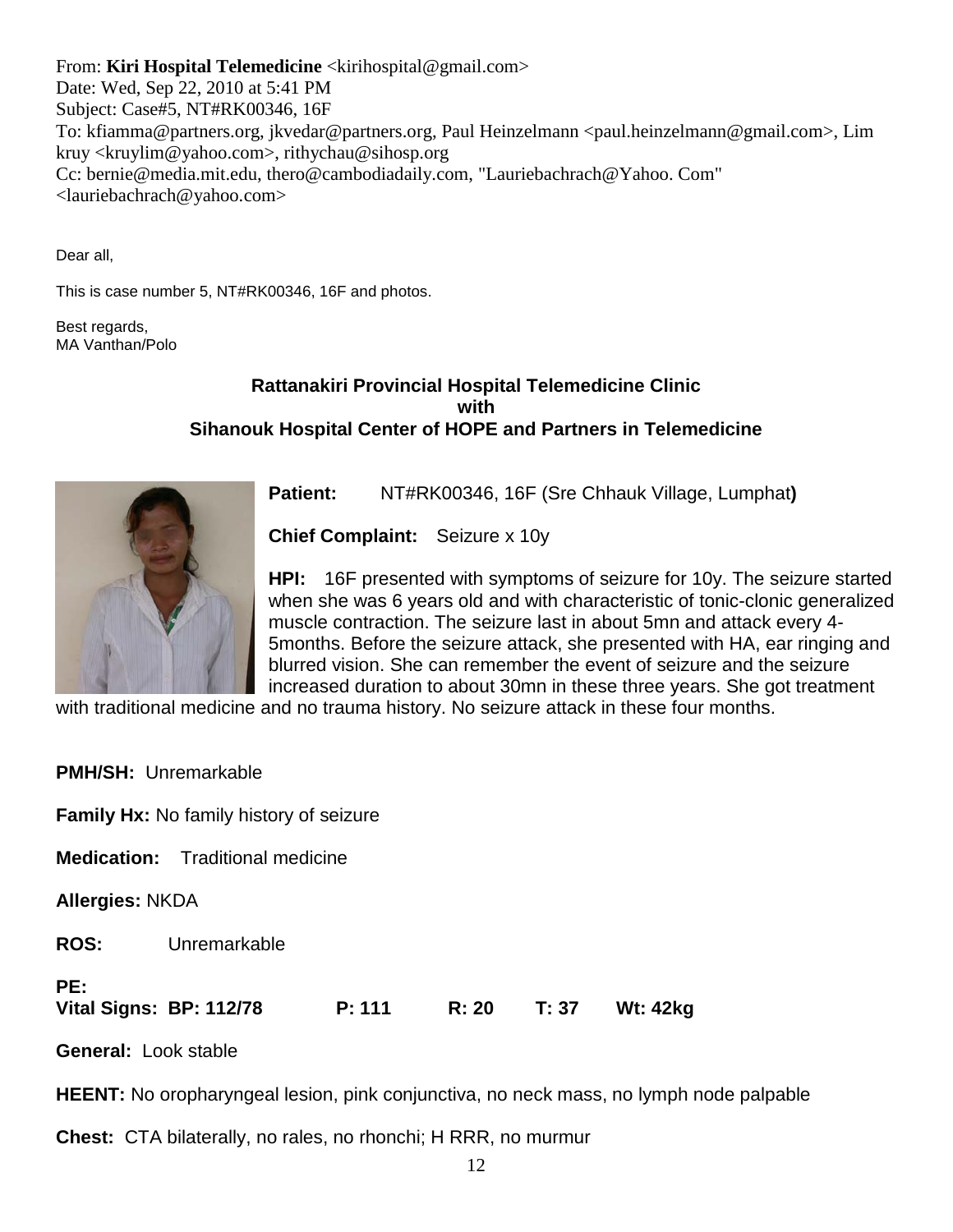**Abdomen:** Soft, no tender, no distension, (+) BS, no HSM

**Extremities/Skin:** No leg edema, no lesion

**MS/Neuro:** MS +5/5, motor and sensory intact, DTRs +2/4, normal gait, CN I to XII normal

# **Lab/Study:** None

# **Assessment:**

1. Epilepsy

**Plan:**

1. Draw blood for CBC, Lyte, BUN, Creat, Gluc, LFT at SHCH

# **Comments/Notes: Do you agree with my assessment and plan?**

# **Examined by: Nurse Sovann Peng Date: September 22, 2010**

Please send all replies to [kirihospital@gmail.com](mailto:kirihospital@gmail.com) and cc: to [rithychau@sihosp.org](mailto:rithychau@sihosp.org)

*The information transmitted in this e-mail is intended only for the person or entity to which it is addressed and may contain confidential and/or privileged material. Any review, retransmission, dissemination or other use of or taking of any action in reliance upon, this information by persons or entities other than the intended recipient is prohibited. If you received this e-mail in error, please contact the sender and delete material from any computer.*

No answer replied

From: **Kiri Hospital Telemedicine** <kirihospital@gmail.com> Date: Wed, Sep 22, 2010 at 5:43 PM Subject: Case#6, SP#RK00349, 4F To: Cornelia Haener <corneliahaener@sihosp.org>, rithychau@sihosp.org, Lim kruy <kruylim@yahoo.com>, kfiamma@partners.org, jkvedar@partners.org, Paul Heinzelmann <paul.heinzelmann@gmail.com> Cc: bernie@media.mit.edu, thero@cambodiadaily.com, "Lauriebachrach@Yahoo. Com" <lauriebachrach@yahoo.com>

Dear all,

This is case number 6, SP#RK00349, 4F and photos.

Best regards, MA Vanthan/Polo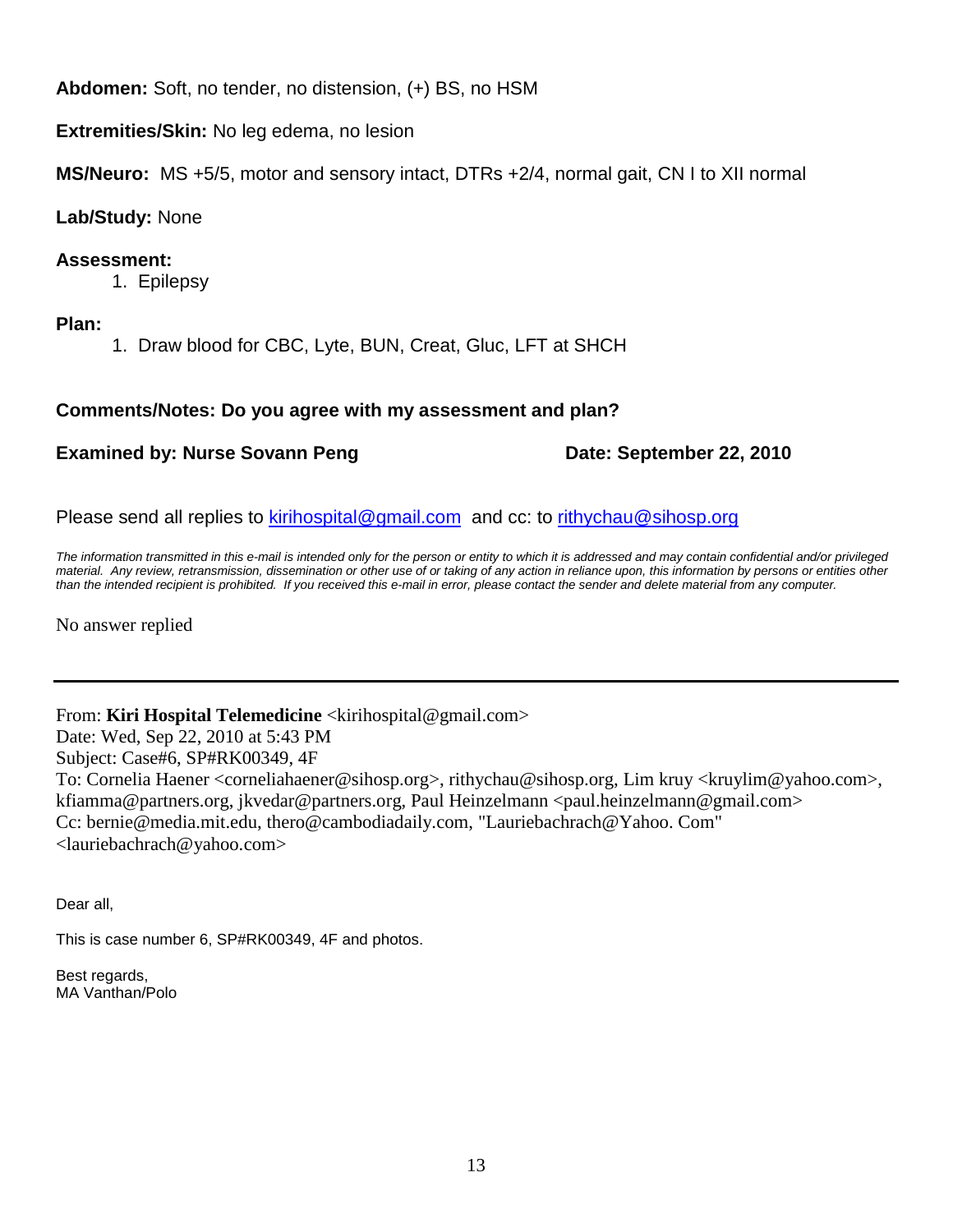# **Rattanakiri Provincial Hospital Telemedicine Clinic with Sihanouk Hospital Center of HOPE and Partners in Telemedicine**



**Patient:** SP#RK00349, 4F (Village VI, Labansirk**)** 

**Chief Complaint:** Neck mass x 4y

**HPI:** 4F brought to consult with Telemedicine clinic complaining of neck mass on the neck on her daughter. First a thumb size lump presented on the left side of the neck, soft, no redness, no warmth when her baby was 1 month. It progressively developed bigger to about 6 x 8cm in four years. She noted a few small lump on the body and sometimes bleed. This year, other small lump presented on the right side of neck and on right arm. She brought to local referral hospital and was advised to seek care at Phnom

Penh but she was not able to go.

|                        | <b>PMH/SH: Unremarkable</b> |  |
|------------------------|-----------------------------|--|
| <b>Family Hx: None</b> |                             |  |
| <b>Medication:</b>     | <b>None</b>                 |  |
| <b>Allergies: NKDA</b> |                             |  |
| <b>ROS:</b>            | Unremarkable                |  |
| PE:                    |                             |  |

**General:** Look stable

**HEENT:** No oropharyngeal lesion, pink conjunctiva, fluctuation mass about 6 x 8cm on left side of the neck and about 1 x 1cm on the right side of neck, no tender, no swelling, no erythema, no lymph node palpable.

**Vital Signs: BP: P: 130 R: 26 T: 37 Wt: 10kg**

**Chest:** CTA bilaterally, no rales, no rhonchi; H RRR, no murmur

**Abdomen:** Soft, no tender, no distension, (+) BS, no HSM

**Extremities/Skin:** Small fluctuation nodule on the back and body

**Lab/Study:** None

**Assessment:**

1. Lymphoma??

**Plan:**

1. Refer to SHCH for consultation



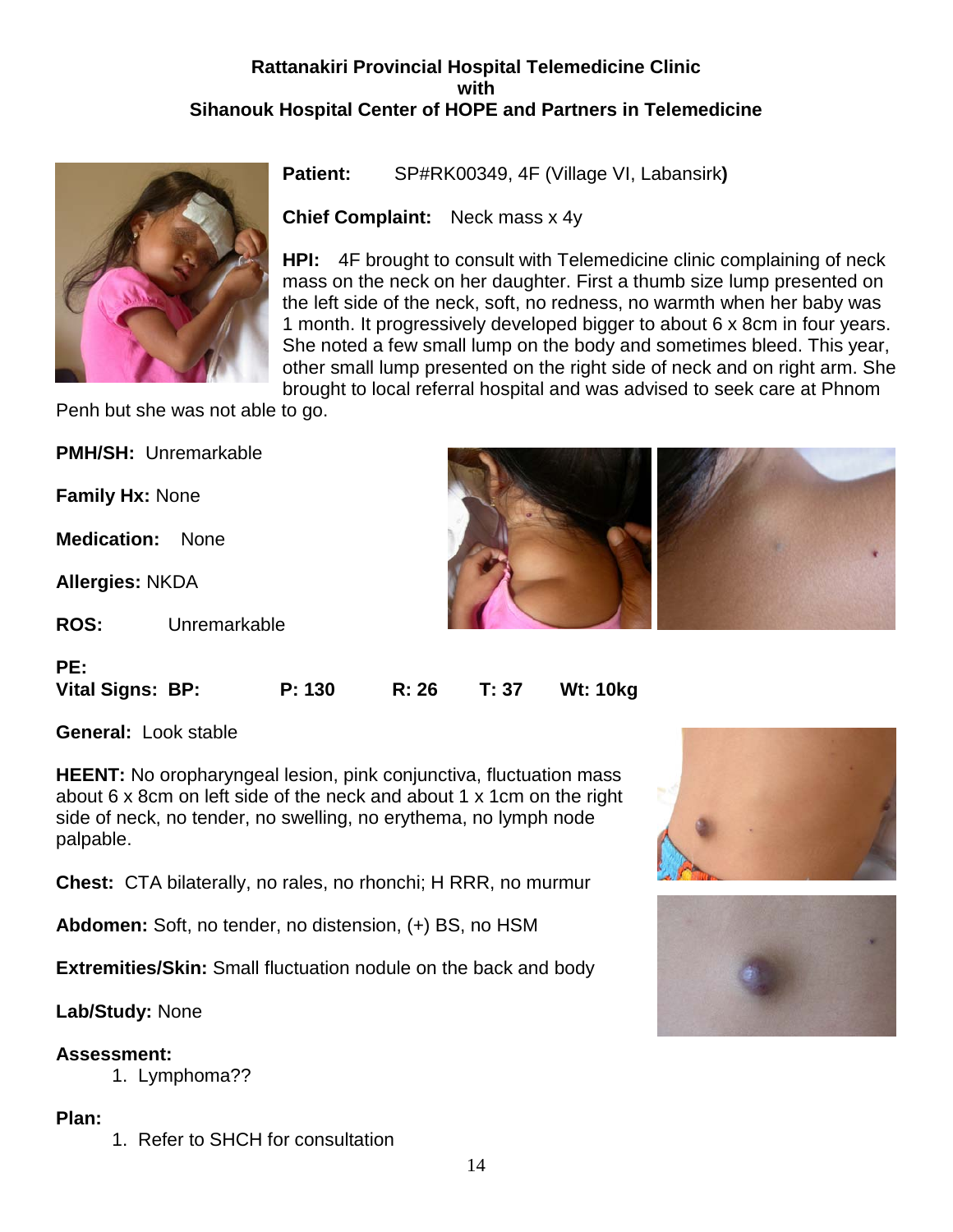# **Comments/Notes: Do you agree with my assessment and plan?**

# **Examined by: Nurse Sovann Peng Date: September 22, 2010**

Please send all replies to [kirihospital@gmail.com](mailto:kirihospital@gmail.com) and cc: to [rithychau@sihosp.org](mailto:rithychau@sihosp.org)

*The information transmitted in this e-mail is intended only for the person or entity to which it is addressed and may contain confidential and/or privileged material. Any review, retransmission, dissemination or other use of or taking of any action in reliance upon, this information by persons or entities other than the intended recipient is prohibited. If you received this e-mail in error, please contact the sender and delete material from any computer.*

From: **Cornelia Haener** <corneliahaener@sihosp.org> Date: Wed, Sep 22, 2010 at 11:56 PM Subject: RE: Case#6, SP#RK00349, 4F To: Kiri Hospital Telemedicine <kirihospital@gmail.com>, rithychau@sihosp.org, Lim kruy <kruylim@yahoo.com>, kfiamma@partners.org, jkvedar@partners.org, Paul Heinzelmann <paul.heinzelmann@gmail.com> Cc: bernie@media.mit.edu, thero@cambodiadaily.com, "Lauriebachrach@Yahoo. Com" <lauriebachrach@yahoo.com>

Dear all, It would be better to refer her to a pediatric hospital like Kuntha Bopha. As she is only four years old.

Kind regards Dr. Cornelia

From: **Kiri Hospital Telemedicine** <kirihospital@gmail.com>

Date: Wed, Sep 22, 2010 at 5:45 PM Subject: Case#7, SS#RK00347, 12F To: Lim kruy <kruylim@yahoo.com>, kfiamma@partners.org, Paul Heinzelmann <paul.heinzelmann@gmail.com>, jkvedar@partners.org, rithychau@sihosp.org Cc: bernie@media.mit.edu, thero@cambodiadaily.com, "Lauriebachrach@Yahoo. Com" <lauriebachrach@yahoo.com>

Dear all,

This is case number 7, SS#RK00347, 12F and photos.

Best regards, MA Vanthan/Polo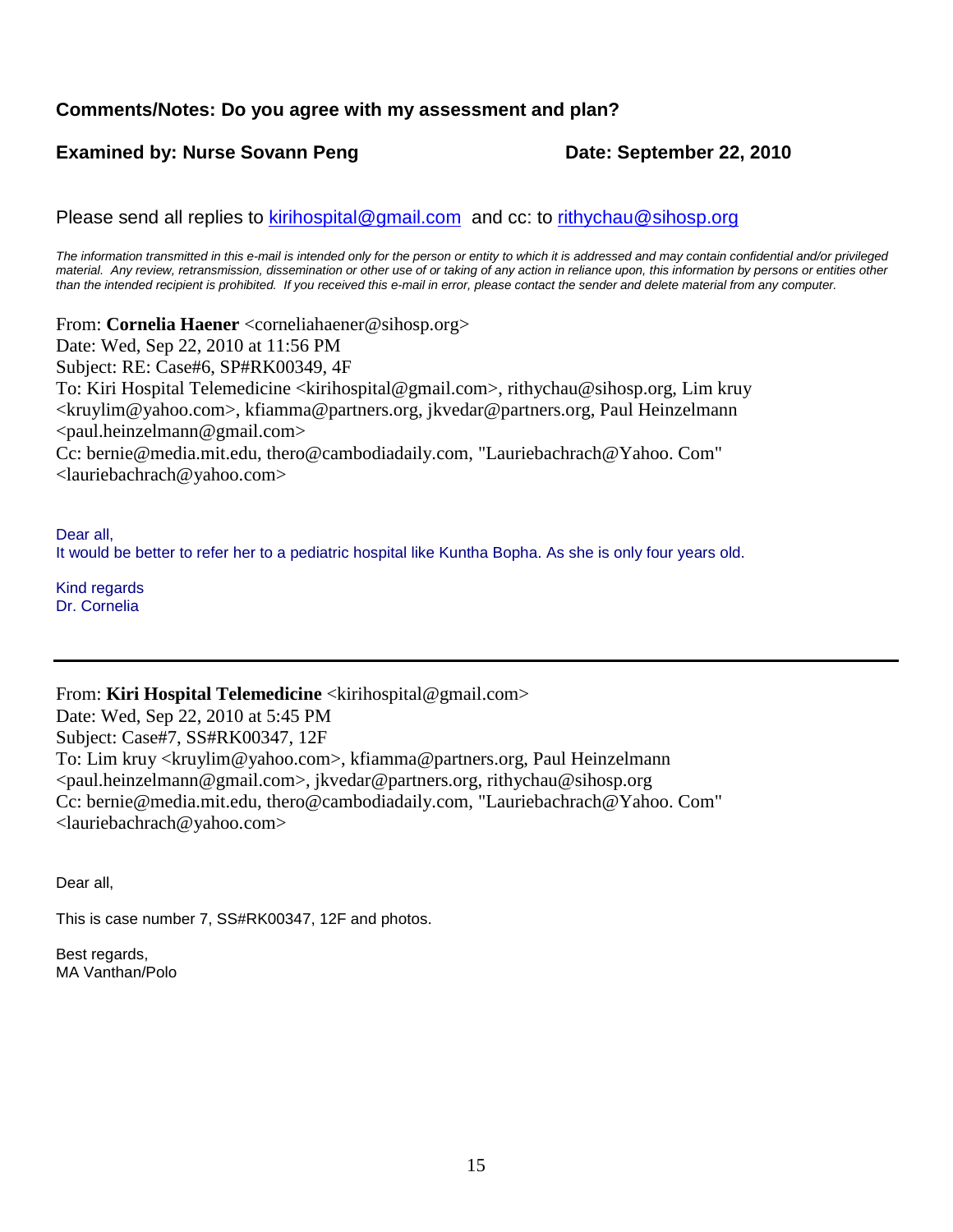# **Rattanakiri Provincial Hospital Telemedicine Clinic with Sihanouk Hospital Center of HOPE and Partners in Telemedicine**



**Patient:** SS#RK00347, 12F (Sre Chhauk Village, Lumphat**)** 

**Chief Complaint:** Seizure x 4y

**HPI:** 12F, grade 2 student, presented with symptoms of seizure for 4y. The seizure started previous sensation of muscle contraction, HA, ear ringing and blurred vision. It is tonic-clonic muscle contraction, no stool or urinary incontinence, last for about 5mn in each attack with 2 to 3 months interval. The duration of seizure increased from about 5mn to 30mn in this year. Her father bought medicine for seizure from pharmacy taking 1/2t po

bid for 10d but the seizure still persists. No seizure attack in these two months.

|                                                                                         | <b>PMH/SH: Unremarkable</b>                                             |        |              |  |                                                                                               |
|-----------------------------------------------------------------------------------------|-------------------------------------------------------------------------|--------|--------------|--|-----------------------------------------------------------------------------------------------|
|                                                                                         | <b>Family Hx: No family history of seizure</b>                          |        |              |  |                                                                                               |
|                                                                                         | Medication: Unknown name medicine for seizure 1/2t po bid, stop 1 month |        |              |  |                                                                                               |
| <b>Allergies: NKDA</b>                                                                  |                                                                         |        |              |  |                                                                                               |
|                                                                                         | <b>ROS:</b> Unremarkable                                                |        |              |  |                                                                                               |
| PE:<br>Vital Signs: BP: 90/64                                                           |                                                                         | P: 116 | <b>R: 20</b> |  | T: 37 Wt: 32kg                                                                                |
| <b>General: Look stable</b>                                                             |                                                                         |        |              |  |                                                                                               |
|                                                                                         |                                                                         |        |              |  | <b>HEENT:</b> No oropharyngeal lesion, pink conjunctiva, no neck mass, no lymph node palpable |
|                                                                                         | <b>Chest:</b> CTA bilaterally, no rales, no rhonchi; H RRR, no murmur   |        |              |  |                                                                                               |
| Abdomen: Soft, no tender, no distension, (+) BS, no HSM                                 |                                                                         |        |              |  |                                                                                               |
|                                                                                         | Extremities/Skin: No leg edema, no lesion                               |        |              |  |                                                                                               |
| MS/Neuro: MS +5/5, motor and sensory intact, DTRs +2/4, normal gait, CN I to XII normal |                                                                         |        |              |  |                                                                                               |
| Lab/Study: None                                                                         |                                                                         |        |              |  |                                                                                               |
| <b>Assessment:</b><br>1. Epilepsy                                                       |                                                                         |        |              |  |                                                                                               |
| Plan:                                                                                   |                                                                         |        |              |  |                                                                                               |

1. Draw blood for CBC, Lyte, BUN, Creat, Gluc, LFT at SHCH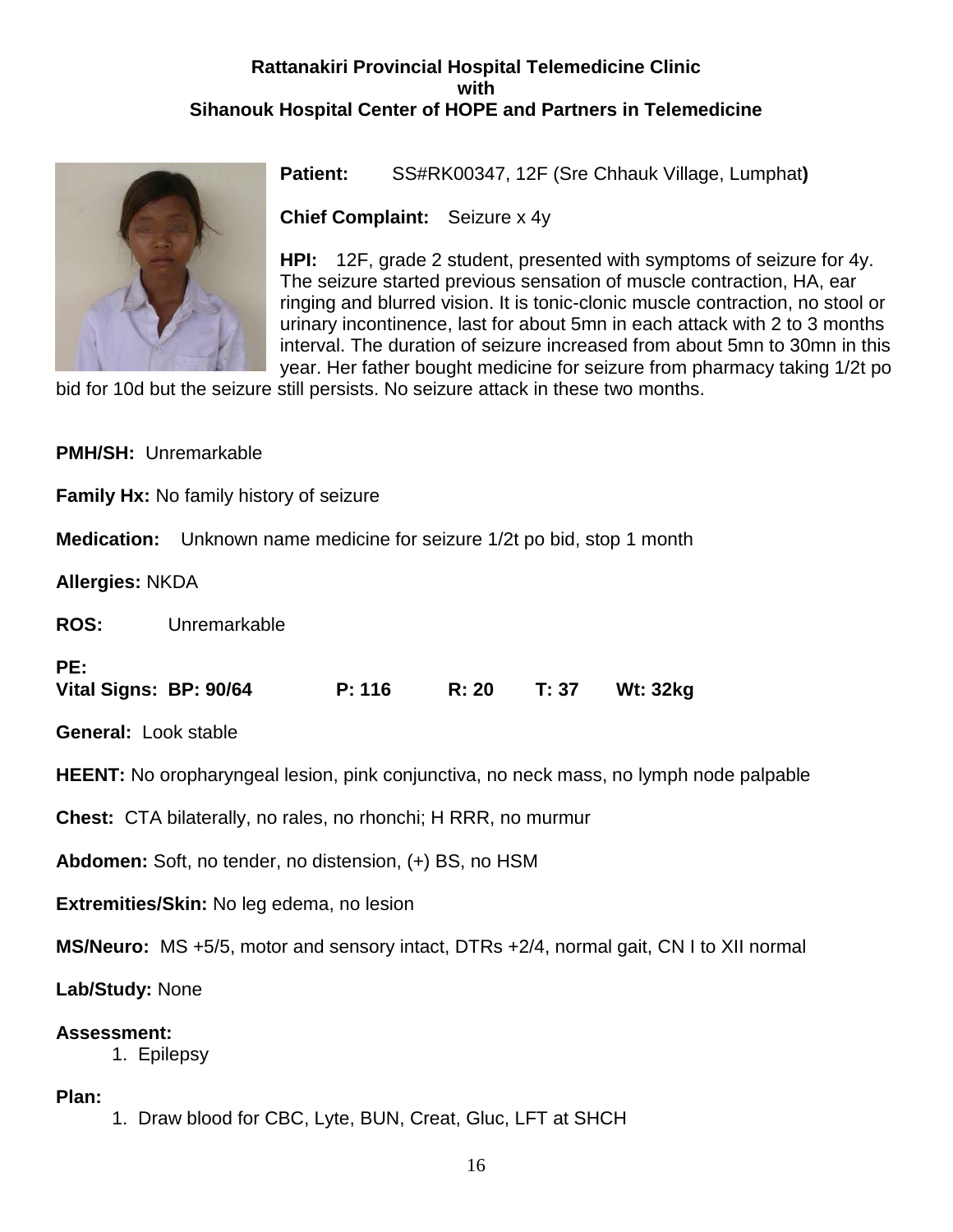# **Comments/Notes: Do you agree with my assessment and plan?**

# **Examined by: Nurse Sovann Peng Date: September 22, 2010**

Please send all replies to [kirihospital@gmail.com](mailto:kirihospital@gmail.com) and cc: to [rithychau@sihosp.org](mailto:rithychau@sihosp.org)

*The information transmitted in this e-mail is intended only for the person or entity to which it is addressed and may contain confidential and/or privileged material. Any review, retransmission, dissemination or other use of or taking of any action in reliance upon, this information by persons or entities other than the intended recipient is prohibited. If you received this e-mail in error, please contact the sender and delete material from any computer.*

No answer replied

### From: **Kiri Hospital Telemedicine** <kirihospital@gmail.com>

Date: Wed, Sep 22, 2010 at 5:47 PM Subject: Case#8, SS#RK00350, 35F To: Cornelia Haener <corneliahaener@sihosp.org>, Lim kruy <kruylim@yahoo.com>, rithychau@sihosp.org, kfiamma@partners.org, jkvedar@partners.org, Paul Heinzelmann <paul.heinzelmann@gmail.com> Cc: bernie@media.mit.edu, thero@cambodiadaily.com, "Lauriebachrach@Yahoo. Com" <lauriebachrach@yahoo.com>

Dear all,

This is case number 8, SS#RK350, 35F and photos.

Best regards, MA Vanthan/Polo

# **Rattanakiri Provincial Hospital Telemedicine Clinic with Sihanouk Hospital Center of HOPE and Partners in Telemedicine**



**Patient:** SS#RK00350, 35F (Sre Teahean Village, Lumphat**)** 

**Chief Complaint:** Palpitation for 3y

**HPI:** 35F, farmer, with previous history of thyroid surgery in the past 10 years. After surgery her thyroid symptoms became better and recurred again in these three years with symptoms of palpitation, heat intolerance, tremor and insomnia. She didn't seek medical consultation and these two months, her palpitation increased with frequency and morning sickness, fatigue, poor appetite. She went to consult with local health center and told she has two month pregnancy and given her with FeSO4/Folic acid. She

denied of HA, Cough, fever, SOB, stool with blood or mucus, hematuria, oliguria, and edema

**PMH/SH:** Unremarkable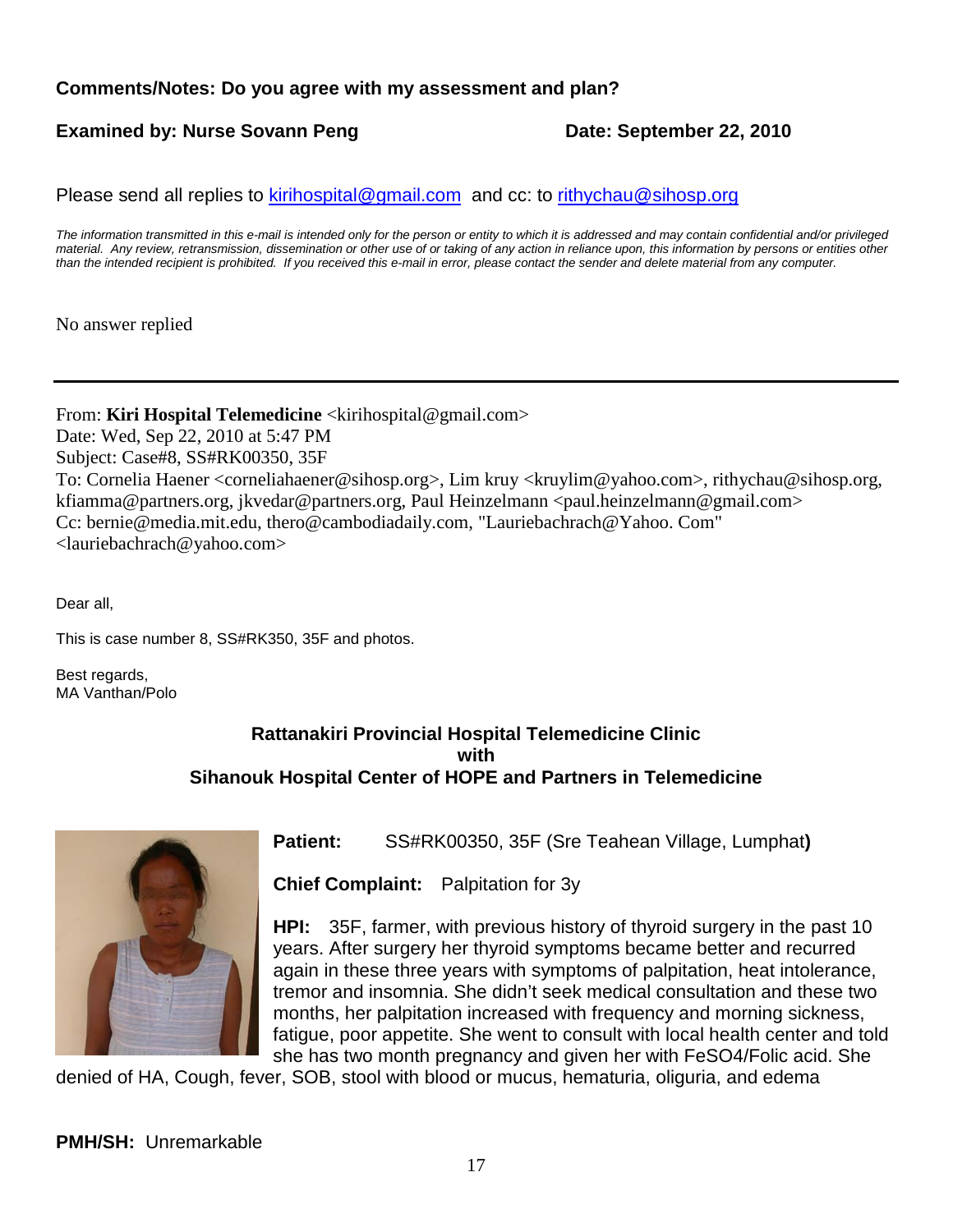**Family Hx:** Brother with goiter **Social Hx:** NO alcohol drinking, no cig smoking, 3 children **Medication:** None **Allergies:** NKDA **ROS:** Unremarkable **PE: Vital Signs: BP: 126/87 P: 93 R: 20 T: 37 Wt: 56kg**

**General:** Look stable

**HEENT:** No oropharyngeal lesion, pink conjunctiva, small neck mass about 1x1cm, smooth, mobile on swallowing, no tender, no bruit, completly healed surgical scar about 8cm, no lymph node palpable

**Chest:** CTA bilaterally, no rales, no rhonchi; H RRR, no murmur

**Abdomen:** Soft, no tender, no distension, (+) BS, no HSM

**Extremities/Skin:** No leg edema, no lesion

**MS/Neuro:** MS +5/5, motor and sensory intact, DTRs +2/4, normal gait

### **Lab/Study:**

 $U/A$  normal Pregnancy test  $(+)$ 

### **Assessment:**

- 1. Thyroid dysfunction
- 2. Two months pregnancy

#### **Plan:**

- 1. Draw blood for CBC, Lyte, BUN, Creat, Gluc, TSH at SHCH
- 2. Seek antenatal care with local health center

### **Comments/Notes: Do you agree with my assessment and plan?**

# **Examined by: Nurse Sovann Peng Date: September 22, 2010**

Please send all replies to [kirihospital@gmail.com](mailto:kirihospital@gmail.com) and cc: to [rithychau@sihosp.org](mailto:rithychau@sihosp.org)

*The information transmitted in this e-mail is intended only for the person or entity to which it is addressed and may contain confidential and/or privileged material. Any review, retransmission, dissemination or other use of or taking of any action in reliance upon, this information by persons or entities other than the intended recipient is prohibited. If you received this e-mail in error, please contact the sender and delete material from any computer.*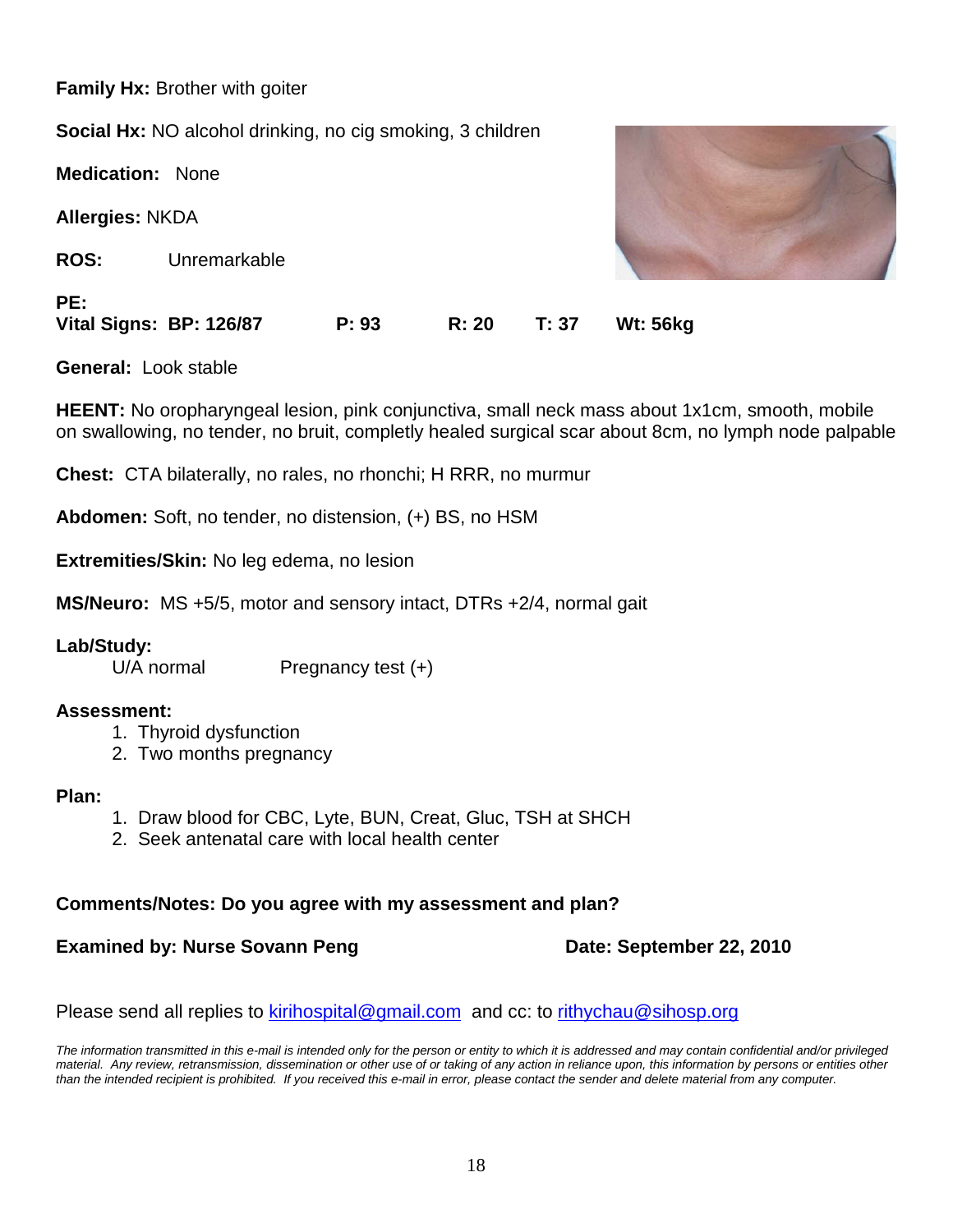From: **Cornelia Haener** <corneliahaener@sihosp.org> Date: Wed, Sep 22, 2010 at 11:54 PM Subject: RE: Case#8, SS#RK00350, 35F To: Kiri Hospital Telemedicine <kirihospital@gmail.com>, Lim kruy <kruylim@yahoo.com>, rithychau@sihosp.org, kfiamma@partners.org, jkvedar@partners.org, Paul Heinzelmann <paul.heinzelmann@gmail.com> Cc: bernie@media.mit.edu, thero@cambodiadaily.com, "Lauriebachrach@Yahoo. Com" <lauriebachrach@yahoo.com>

Dear MA Vanthan and Mr. Polo,

I agree with your plan.

Kind regards Dr. Cornelia

From: **Kiri Hospital Telemedicine** <kirihospital@gmail.com>

Date: Wed, Sep 22, 2010 at 5:51 PM Subject: Rattanakiri TM Clinic September 2010, Case#9, TY#RK00245, 13M To: Lim kruy <kruylim@yahoo.com>, kfiamma@partners.org, rithychau@sihosp.org, Paul Heinzelmann <paul.heinzelmann@gmail.com>, jkvedar@partners.org Cc: bernie@media.mit.edu, thero@cambodiadaily.com, "Lauriebachrach@Yahoo. Com" <lauriebachrach@yahoo.com>

Dear all,

this is last case for Rattanakiri TM Clinic September 2010, TY#RK00245, 13M and photos.

Please reply to the cases before Thursday afternoon then the treatment plan can be made accordingly. Thank you very much for your cooperation and support in this project.

Best regards, MA Vanthan/Polo

# **Rattanakiri Provincial Hospital Telemedicine Clinic with Sihanouk Hospital Center of HOPE and Partners in Telemedicine**



**Patient:** TY#RK00345, 13M (Kalai Village, Lumphat**)** 

**Chief Complaint:** Seizure x 1y

**HPI:** 13M, grade 4 student, presented with symptoms of seizure for 1y. The patient noted a feeling of HA, blurred vision, ear ringing, then the seizure occurs in a few minutes. The seizure last in about 5mn and attacked every 2 to 3 months. It is tonic-clonic generalized muscle contraction and no foamy from the mouth, no stool or urine incontinence.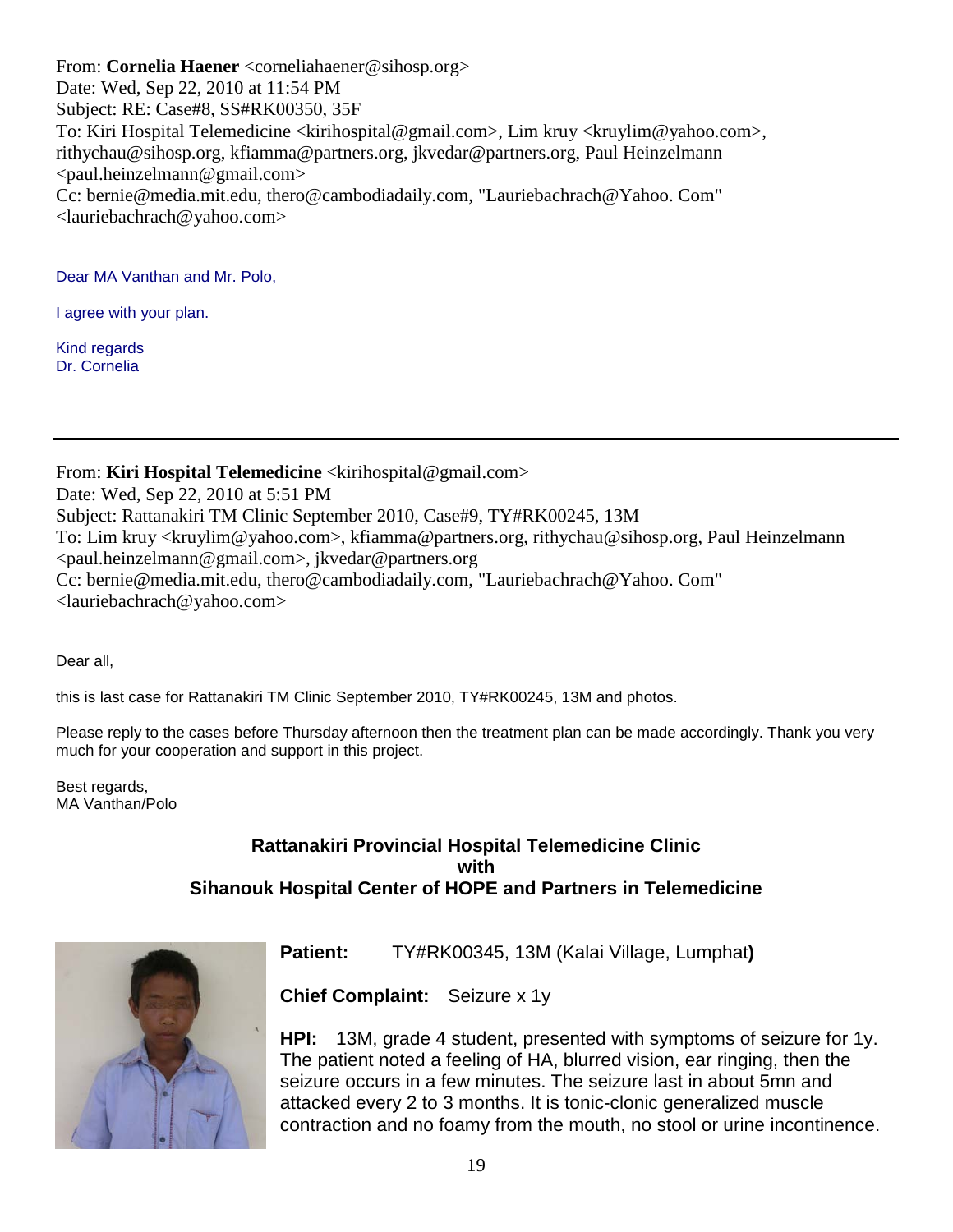He was brought to local HC and treated with IV fluid and the seizure still present. His father denied of previous trauma and seizure attack during these two months.

**PMH/SH:** Unremarkable **Family Hx:** No family history of seizure **Medication:** None **Allergies:** NKDA **ROS:** Unremarkable **PE: Vital Signs: BP: 88/57 P: 64 R: 22 T: 37 Wt: 32kg General:** Look stable **HEENT:** No oropharyngeal lesion, pink conjunctiva, no neck mass, no lymph node palpable **Chest:** CTA bilaterally, no rales, no rhonchi; H RRR, no murmur **Abdomen:** Soft, no tender, no distension, (+) BS, no HSM **Extremities/Skin:** No leg edema, no lesion

**MS/Neuro:** MS +5/5, motor and sensory intact, DTRs +2/4, normal gait, CN I to XII normal

**Lab/Study:** None

# **Assessment:**

1. Epilepsy

# **Plan:**

1. Draw blood for CBC, Lyte, BUN, Creat, Gluc, LFT at SHCH

# **Comments/Notes: Do you agree with my assessment and plan?**

# **Examined by: Nurse Sovann Peng Date: September 22, 2010**

Please send all replies to [kirihospital@gmail.com](mailto:kirihospital@gmail.com) and cc: to [rithychau@sihosp.org](mailto:rithychau@sihosp.org)

*The information transmitted in this e-mail is intended only for the person or entity to which it is addressed and may contain confidential and/or privileged material. Any review, retransmission, dissemination or other use of or taking of any action in reliance upon, this information by persons or entities other than the intended recipient is prohibited. If you received this e-mail in error, please contact the sender and delete material from any computer.*

No answer replied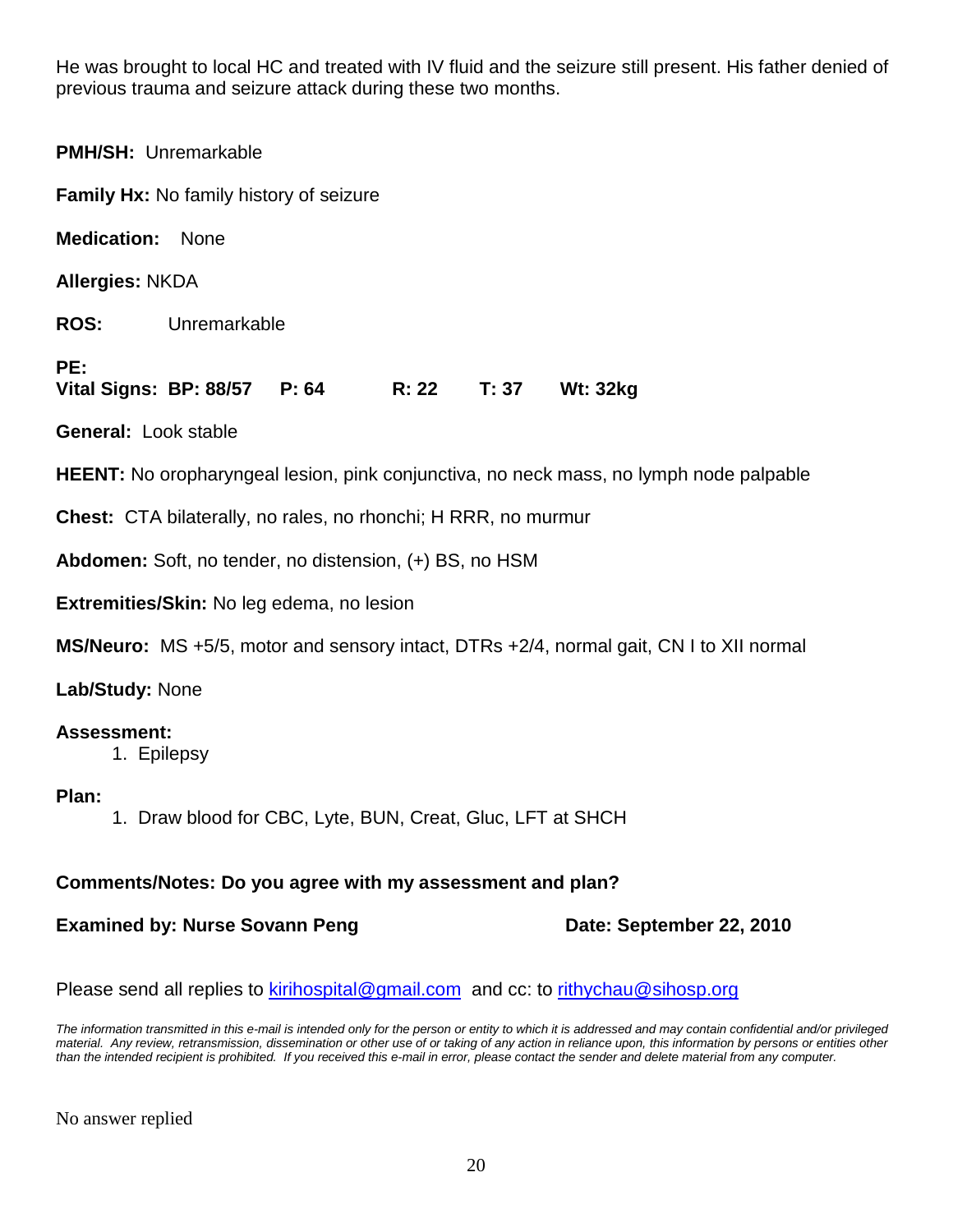# **Thursday, September 23, 2010**

# **Follow-up Report for Rattanakiri TM Clinic**

There were 9 new patients seen during this month TM clinic at Rattanakiri Referral Hospital (RRH). The data of 9 cases was transmitted and received replies from both Phnom Penh and Boston, other 15 patients came for follow up and refill medication only. Per advice sent by Partners in Boston and Phnom Penh Sihanouk Hospital Center of HOPE as well as advices from PA Rithy on site, the following patients were managed and treated per local staff:

[Please note that in general the practice of dispensing medications at RRH for all patients is usually limited to a maximum of 7 days treatment with expectation of patients to return for another week of supplies if needed be. This practice allows clinicians to monitor patient compliance to taking medications and to follow up on drug side effects, changing of medications, new arising symptoms especially in patients who live away from the town of Banlung and/or illiterate. Nearly all medications and some lab tests not available/done at RRH are provided by SHCH to TM patients at no cost]

# **Treatment Plan for Rattanakiri TM Clinic September 2010**

# **1. CD#RK00348, 50F (Bake Village, Veun Sai)**

# **Diagnosis:**

1. Nodular goiter

#### **Treatment:**

1. Draw blood for TSH and Free T4 at SHCH

#### **Lab result on September 24, 2010**

| TSH | =0.61             | $[0.27 - 4.20]$ |
|-----|-------------------|-----------------|
|     | Free $T4 = 14.31$ | $[12.0 - 22.0]$ |

#### **2. HT#RK00353, 27M (Phak Nam Village, Veun Sai) Diagnosis:**

- 1. Pleural effusion
- 2. PTB?
- 3. Pneumonia

#### **Treatment:**

- 1. Aspiration of pleural fluid
- 2. Erythromycin 500mg 1t po bid for 14d
- 3. Paracetamol 500mg 1t po qid prn

# **3. KR#RK00352, 38F (Svay Village, Ochhum)**

**Diagnosis:**

- 1. Lymphoma?
- 2. Melioidosis??
- 3. TB lymph node?

#### **Treatment:**

- 1. Augmentin 600mg/5cc 10cc po bid for 10d
- 2. Indomethacine 25mg 1t po tid for 10d
- 3. Do FNA for cytology at SHCH

#### **FNA result on September 24, 2010**

**Microscopy:** the cytology smears of FNA present many red blood cells with neutrophils, lymphoid cells without evidence of atypical cells for malignancy

**Conclusion:** Non-specific lymphadenitis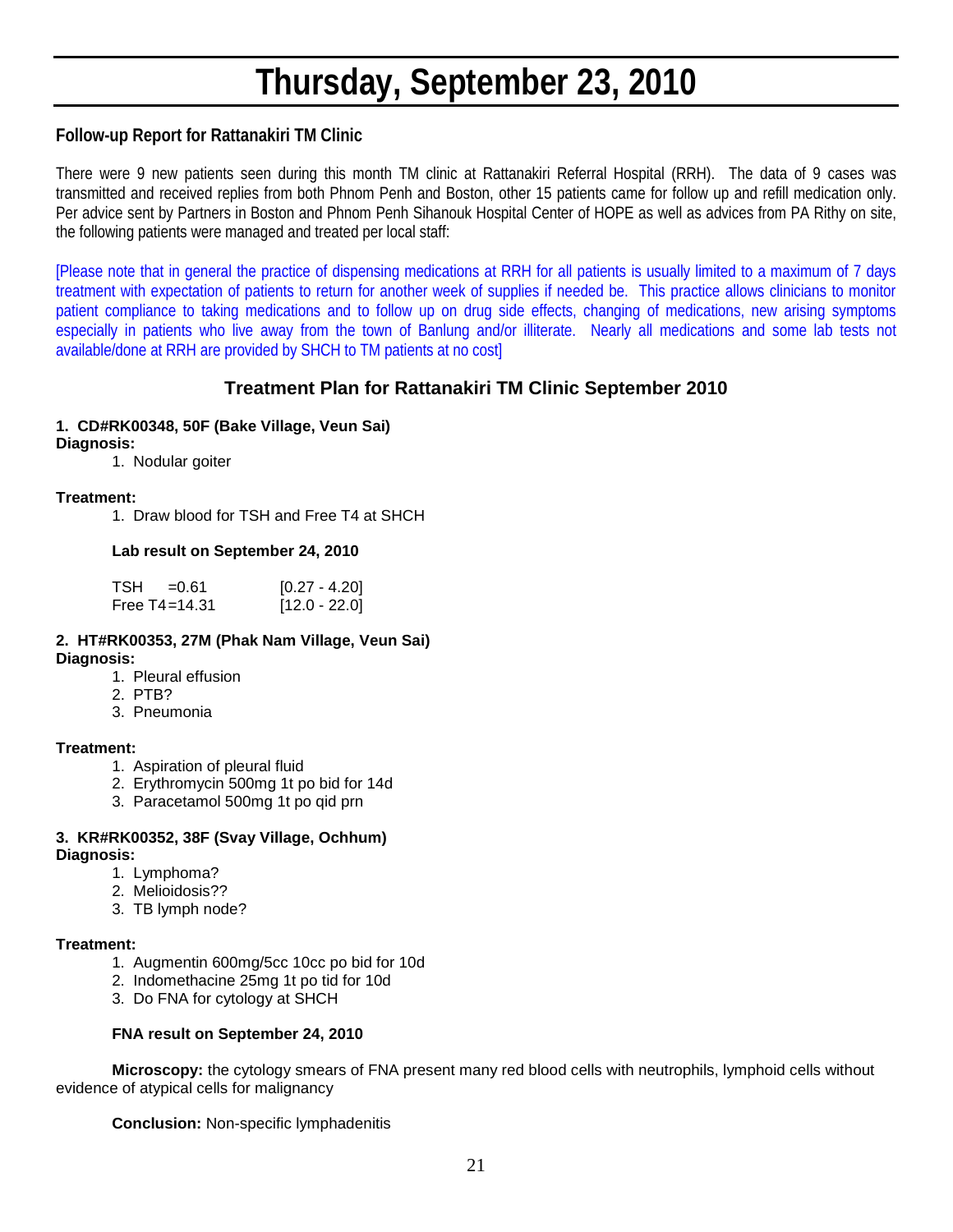### **4. KS#RK00351, 53M (Oplong Village, Konmom)**

#### **Diagnosis:**

- 1. DMII
- 2. Infection of foreskin

#### **Treatment:**

- 1. Glibenclamide 5mg 1t po bid (#200)
- 2. Ibuprofen 200mg 3t po bid for 7d
- 3. MTV 1t po qd for one month
- 4. Paracetamol 500mg 1t po qid prn fever
- 5. IV fluid 2L per day

#### **5. NT#RK00346, 16F (Sre Chhauk Village, Lumphat) Diagnosis:**

1. Epilepsy

#### **Treatment:**

1. Draw blood for CBC, Lyte, BUN, Creat, Gluc, LFT at SHCH

#### **Lab result on September 23, 2010**

| <b>WBC</b>  | $=7.5$   | [4 - 11x10 $^9$ /L]     | Na          | $=137$  | $[135 - 145]$              |
|-------------|----------|-------------------------|-------------|---------|----------------------------|
| <b>RBC</b>  | $= 6.2$  | $[3.9 - 5.5x10^{12}/L]$ | K           | $=4.3$  | $[3.5 - 5.0]$              |
| Hb          | $= 11.3$ | $[12.0 - 15.0g/dL]$     | СI          | $=105$  | $[95 - 110]$               |
| Ht          | $=37$    | $[35 - 47\%]$           | <b>BUN</b>  | $= 2.0$ | $[0.8 - 3.9]$              |
| <b>MCV</b>  | $= 60$   | $[80 - 100f]$           | Creat       | $=70$   | $[44 - 80]$                |
| MCH         | $= 18$   | $[25 - 35pg]$           | Gluc $=5.8$ |         | $[4.2 - 6.4]$              |
| $MHCH = 31$ |          | $[30 - 37\%]$           | $SGOT = 25$ |         | $\left[ \times 31 \right]$ |
| Plt         | $=358$   | $[150 - 450x10^9/L]$    | $SGPT = 24$ |         | $\left[ < 32 \right]$      |
| Lym         | $=1.8$   | $[1.0 - 4.0x10^9/L]$    |             |         |                            |

#### **6. SP#RK00349, 4F (Village VI, Labansirk)**

#### **Diagnosis:**

1. Lymphoma??

#### **Treatment:**

1. Refer to Kantha Bopha hospital for evaluation

### **7. SS#RK00347, 12F (Sre Chhauk Village, Lumphat)**

#### **Diagnosis:**

1. Epilepsy

#### **Treatment:**

1. Draw blood for CBC, Lyte, BUN, Creat, Gluc, LFT at SHCH

#### **Lab result on September 23, 2010**

| <b>WBC</b>  | $=9.8$   | $[4 - 11 \times 10^9 / L]$ | Na          | $=138$  | $[135 - 145]$              |
|-------------|----------|----------------------------|-------------|---------|----------------------------|
| <b>RBC</b>  | $=4.1$   | $[3.9 - 5.5x10^{12} / L]$  | K           | $=4.2$  | $[3.5 - 5.0]$              |
| Hb          | $= 11.0$ | $[12.0 - 15.0g/dL]$        | CI.         | $=105$  | $[95 - 110]$               |
| Ht          | $=35$    | $[35 - 47\%]$              | <b>BUN</b>  | $=2.0$  | $[0.8 - 3.9]$              |
| <b>MCV</b>  | $= 84$   | $[80 - 100$ fl]            | Creat       | $= 75$  | $[44 - 80]$                |
| MCH         | $=27$    | $[25 - 35pg]$              | Gluc        | $= 6.1$ | $[4.2 - 6.4]$              |
| $MHCH = 32$ |          | $[30 - 37\%]$              | $SGOT = 24$ |         | $\left[ \times 31 \right]$ |
| $P$ lt      | $= 263$  | $[150 - 450x10^9/L]$       | $SGTP = 19$ |         | $\left[ < 32 \right]$      |
| Lym         | $=3.6$   | $[1.0 - 4.0x10^9/L]$       |             |         |                            |

#### **8. SS#RK00350, 35F (Sre Teahean Village, Lumphat) Diagnosis:**

- 1. Thyroid dysfunction
- 2. Two months pregnancy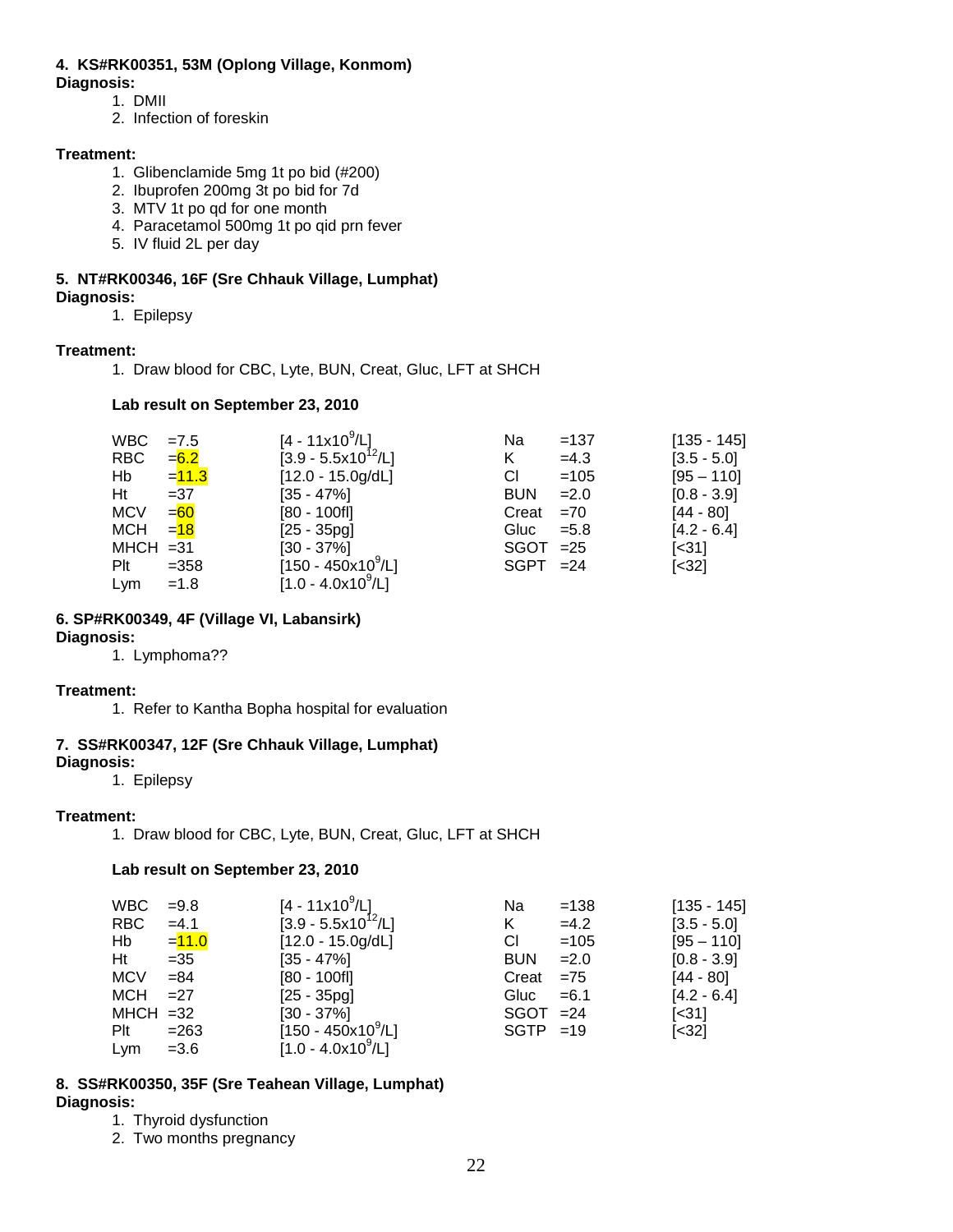#### **Treatment:**

- 1. Draw blood for CBC, Lyte, BUN, Creat, Gluc, TSH, free T4 and T3 at SHCH
- 2. Seek antenatal care with local health center

#### **Lab result on September 23, 2010**

| <b>WBC</b>  | $=7.6$   | $[4 - 11x10^9/L]$                  | Na         | $=138$           | $[135 - 145]$   |
|-------------|----------|------------------------------------|------------|------------------|-----------------|
| <b>RBC</b>  | $= 5.0$  | $[3.9 - 5.5x10^{12}/L]$            | K          | $=3.9$           | $[3.5 - 5.0]$   |
| Hb          | $= 11.3$ | $[12.0 - 15.0g/dL]$                | CI.        | $=105$           | $[95 - 110]$    |
| Ht          | $=37$    | $[35 - 47\%]$                      | <b>BUN</b> | $=0.9$           | $[0.8 - 3.9]$   |
| <b>MCV</b>  | $= 74$   | $[80 - 100f]$                      | Creat      | $= 57$           | [44 - 80]       |
| MCH         | $= 23$   | $[25 - 35pg]$                      | Gluc       | $= 5.8$          | $[4.2 - 6.4]$   |
| $MHCH = 31$ |          | $[30 - 37\%]$                      | TSH        | $=<0.005$        | $[0.27 - 4.20]$ |
| $P$ It      | $=322$   | $[150 - 450 \times 10^9/\text{L}]$ |            | Free T4= $62.12$ | $[12.0 - 22.0]$ |
| Lym         | $=2.7$   | $[1.0 - 4.0x10^9/L]$               |            | Free T3=14.90    | $[2.0 - 4.4]$   |
| Mxd         | $=0.7$   | $[0.1 - 1.0x10^9/L]$               |            |                  |                 |
| <b>Neut</b> | $=4.2$   | $[1.8 - 7.5x10^9/L]$               |            |                  |                 |

# **9. TY#RK00345, 13M (Kalai Village, Lumphat)**

- **Diagnosis:**
	- 1. Epilepsy

#### **Treatment:**

1. Draw blood for CBC, Lyte, BUN, Creat, Gluc, LFT at SHCH

#### **Lab result on September 23, 2010**

| <b>WBC</b> | $= 8.0$  | $[4 - 11x10^9/L]$                  | Na          | $=138$  | $[135 - 145]$ |
|------------|----------|------------------------------------|-------------|---------|---------------|
| <b>RBC</b> | $=4.9$   | $[4.6 - 6.0x10^{12}/L]$            | K           | $=4.0$  | $[3.5 - 5.0]$ |
| Hb         | $= 11.3$ | $[14.0 - 16.0g/dL]$                | СI          | $=104$  | $[95 - 110]$  |
| Ht         | $=40$    | $[42 - 52\%]$                      | <b>BUN</b>  | $=1.0$  | $[0.8 - 3.9]$ |
| <b>MCV</b> | $= 81$   | $[80 - 100f]$                      | Creat       | $=66$   | $[53 - 97]$   |
| MCH        | $= 23$   | $[25 - 35pq]$                      | Gluc        | $= 3.7$ | $[4.2 - 6.4]$ |
| MHCH = 29  |          | $[30 - 37\%]$                      | $SGOT = 48$ |         | $[<37]$       |
| Plt        | $= 377$  | $[150 - 450 \times 10^9/\text{L}]$ | $SGTP = 42$ |         | $[<42]$       |
| Lym        | $=3.2$   | $[1.0 - 4.0x109/L]$                |             |         |               |

# **Patients who come for follow up and refill medicine**

#### **1. SP#RK00011, 53F (Village I, Yeak Lom)**

#### **Diagnosis:**

1. Euthyroid

#### **Treatment:**

1. Draw blood for TSH and Free T4 at SHCH

#### **Lab result on September 24, 2010**

| <b>TSH</b><br>$= 0.005$ | $[0.27 - 4.20]$ |
|-------------------------|-----------------|
| Free $T4 = 15.58$       | $[12.0 - 22.0]$ |

#### **2. KY#RK00069, 61F (Village III)**

#### **Diagnosis:**

1. DMII with PNP

#### **Treatment:**

- 1. Glibenclamide 5mg 1t po bid (#200)
- 2. Metformin 500mg 1t po bid (buy)
- 3. Captopril 25mg 1/2t po bid (buy)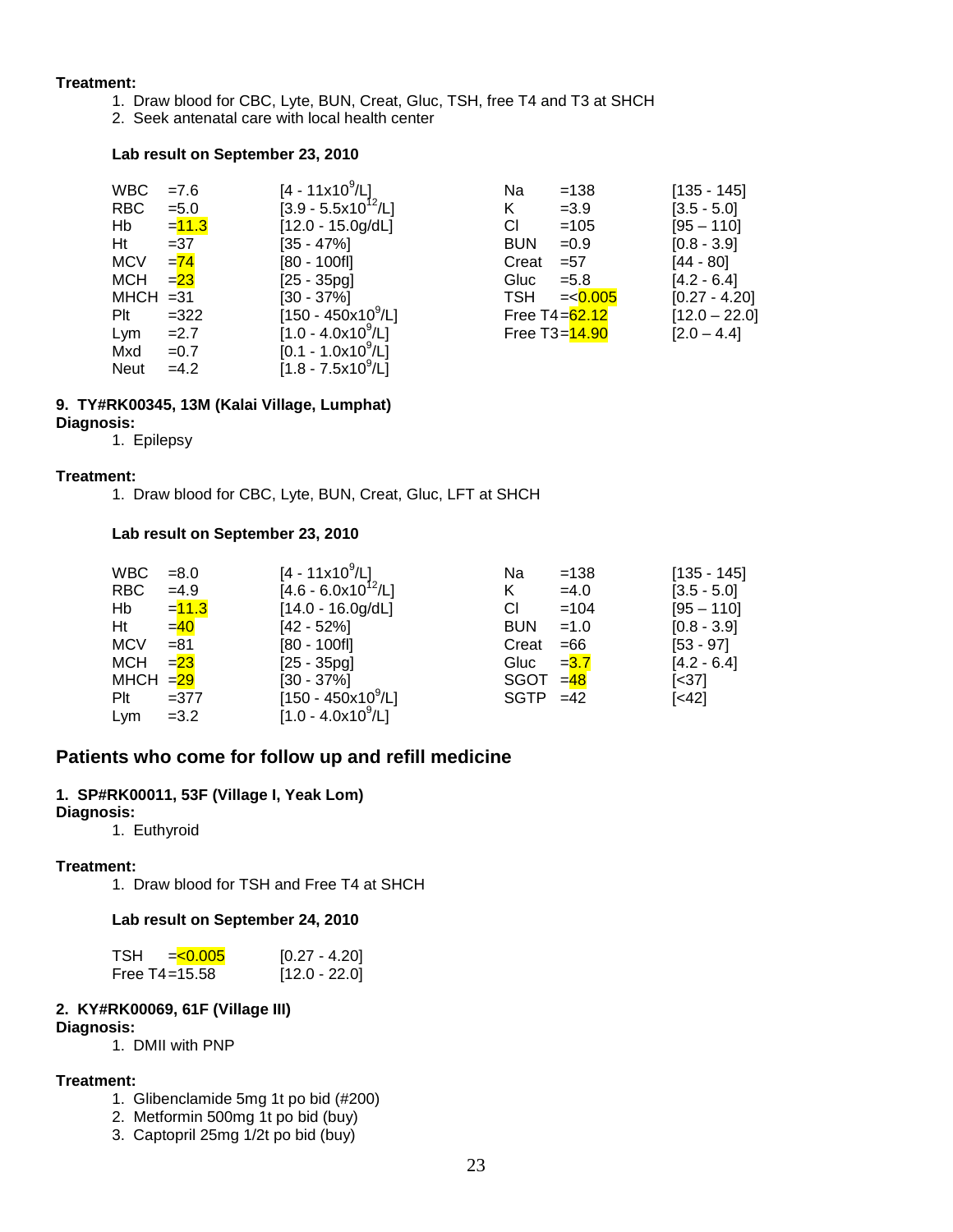- 4. ASA 300mg 1/4t po qd (#25)
- 5. Amitriptylin 25mg 1/2t po qhs (#50)
- 6. Draw blood for Gluc and HbA1C at SHCH

#### **Lab result on September 23, 2010**

| Gluc           | $=13.0$ | $[4.2 - 6.4]$ |
|----------------|---------|---------------|
| $HbA1C = 10.9$ |         | $[4 - 6]$     |

#### **3. OT#RK00155, 45F (Bor Keo)**

#### **Diagnosis:**

- 1. HTN
- 2. DMII

#### **Treatment:**

- 1. Metformin 500mg 2t po bid (#400)
- 2. Captopril 25mg 1/2t po bid (#buy)
- 3. Atenolol 50mg 1/2t po bid (buy)
- 4. ASA 300mg ¼t po qd (#25)
- 5. Amitriptylin 25mg 1/2t po qhs (#50)
- 6. Insulin NPH 20UI qAM
- 7. Draw blood for HbA1C at SHCH

#### **Lab result on September 23, 2010**

HbA1C =  $12.3$  [4 - 6]

#### **4. EM#RK00193, 27F (Village I)**

# **Diagnosis:**

1. Subclinical hyperthyroidism

#### **Treatment:**

1. Draw blood for TSH, and Free T4 at SHCH

#### **Lab result on September 24, 2010**

| $TSH = 0.38$                  | $[0.27 - 4.20]$ |
|-------------------------------|-----------------|
| Free T4= <mark>&gt;100</mark> | $[12.0 - 22.0]$ |

#### **5. OH#RK00230, 59F (Village III)**

#### **Diagnosis:**

- 1. Euthyroid
- 2. HTN

#### **Treatment:**

- 1. HCTZ 50mg 1/2t po qd (#50)
- 2. Captopril 25mg 1/2t po bid (buy)

#### **6. SV#RK00256, 43M (Village I)**

- **Diagnosis:**
	- 1. DMII

#### **Treatment:**

- 1. Glibenclamide 5mg 1t po bid (buy)
- 2. Metformin 500mg 2t po bid (#400)
- 3. Draw blood for Gluc at SHCH

#### **Lab result on September 23, 2010**

Gluc  $= 8.6$  [4.2 – 6.4]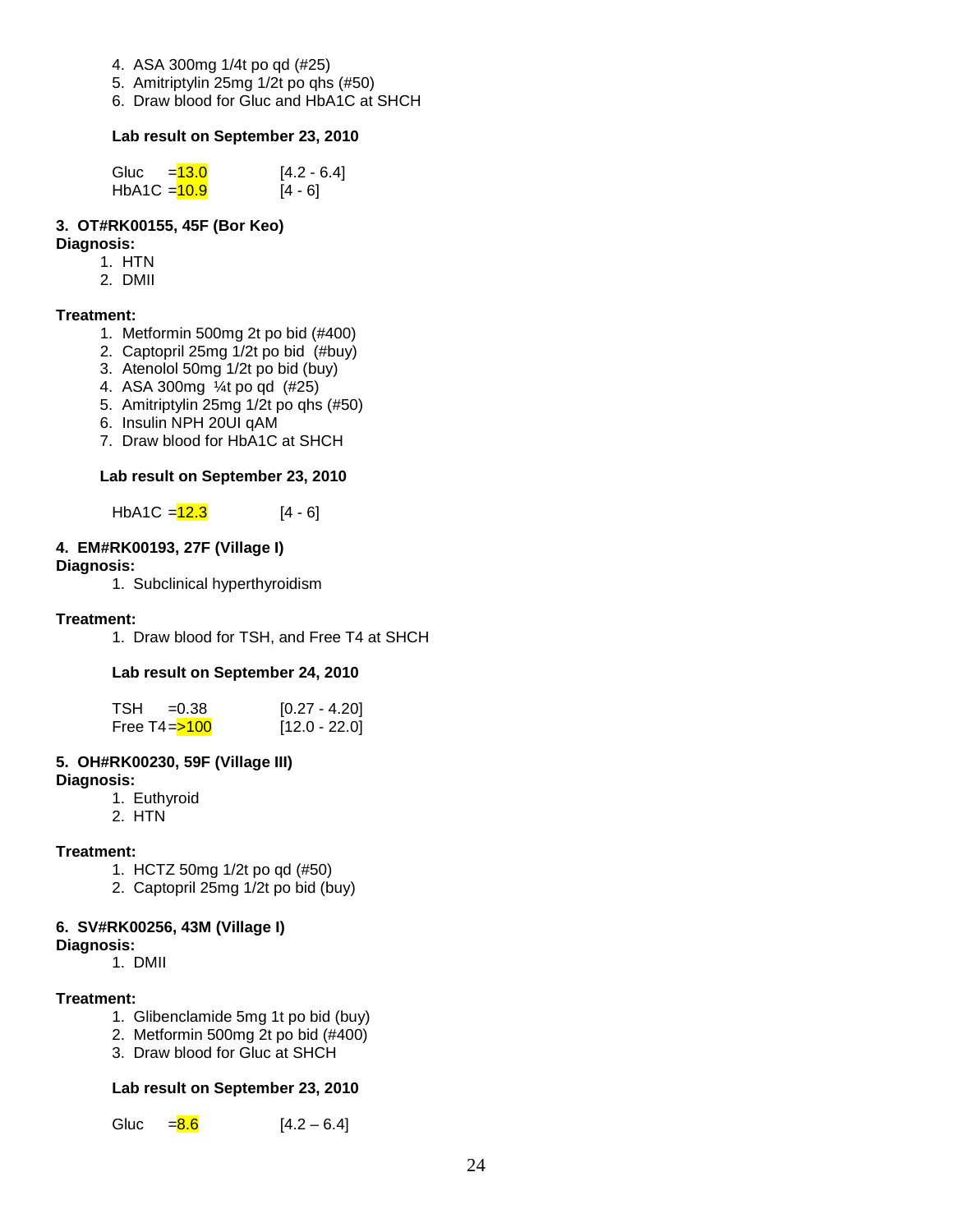# **7. KC#RK00260, 44F (Village V)**

#### **Diagnosis:**

1. DMII

#### **Treatment:**

- 1. Metformin 500mg 1t po qhs (#100)
- 2. Draw blood for Gluc and HbA1C at SHCH

#### **Lab result on September 23, 2010**

| Gluc          | $= 9.3$ | $[4.2 - 6.4]$ |
|---------------|---------|---------------|
| HbA1C $= 8.5$ |         | $[4 - 6]$     |

#### **8. VC#RK00268, 66M (Bey Srok Village) Diagnosis:**

1. DMII

#### **Treatment:**

- 1. Metformin 500mg 2t po qAM and 3t qPM (buy)
- 2. Glibenclamide 5mg 2t po bid (#400)
- 3. Captopril 25mg 1/4t po qd (buy)
- 4. ASA 300mg 1/4t po qd (#25)
- 5. Draw blood for Lyte, BUN, Creat, Gluc and HbA1C at SHCH

#### **Lab result on September 23, 2010**

| Na                       | $=136$  | [135 - 145]   |
|--------------------------|---------|---------------|
| K.                       | $=4.8$  | $[3.5 - 5.0]$ |
| СI                       | $=108$  | $[95 - 110]$  |
| BUN                      | $=3.7$  | $[0.8 - 3.9]$ |
| Creat                    | $= 114$ | $[53 - 97]$   |
| Gluc                     | $=11.2$ | $[4.2 - 6.4]$ |
| HbA1C = <mark>9.2</mark> |         | [4 - 6]       |

#### **9. SS#RK00299, 46F (Thmey Village) Diagnosis:**

1. DMII

#### **Treatment:**

- 1. Glibenclamide 5mg 2tab bid (#400)
- 2. ASA 300mg 1/4 tab qd (#25)
- 3. Fenofibrate 100mg 1tb qd (Buy)
- 4. Captopril 25mg 1/4 tab bid (buy)
- 5. Draw blood for Gluc and HbA1C at SHCH

#### **Lab result on September 23, 2010**

| Gluc          | $= 13.4$ | $[4.2 - 6.4]$ |
|---------------|----------|---------------|
| $HbA1C = 8.0$ |          | $[4 - 6]$     |

#### **10. NV#RK00306, 25M (Thmey Village) Diagnosis:**

1. DM

#### **Treatment:**

- 1. Glibenclamide 5mg 2t po bid (#400)
- 2. Captopril 1/4t po qd (buy)
- 3. ASA 300mg 1/4t po qd (buy)

# **11. SH#RK00311, 57F (Dey Lo Village)**

# **Diagnosis:**

1. DMII